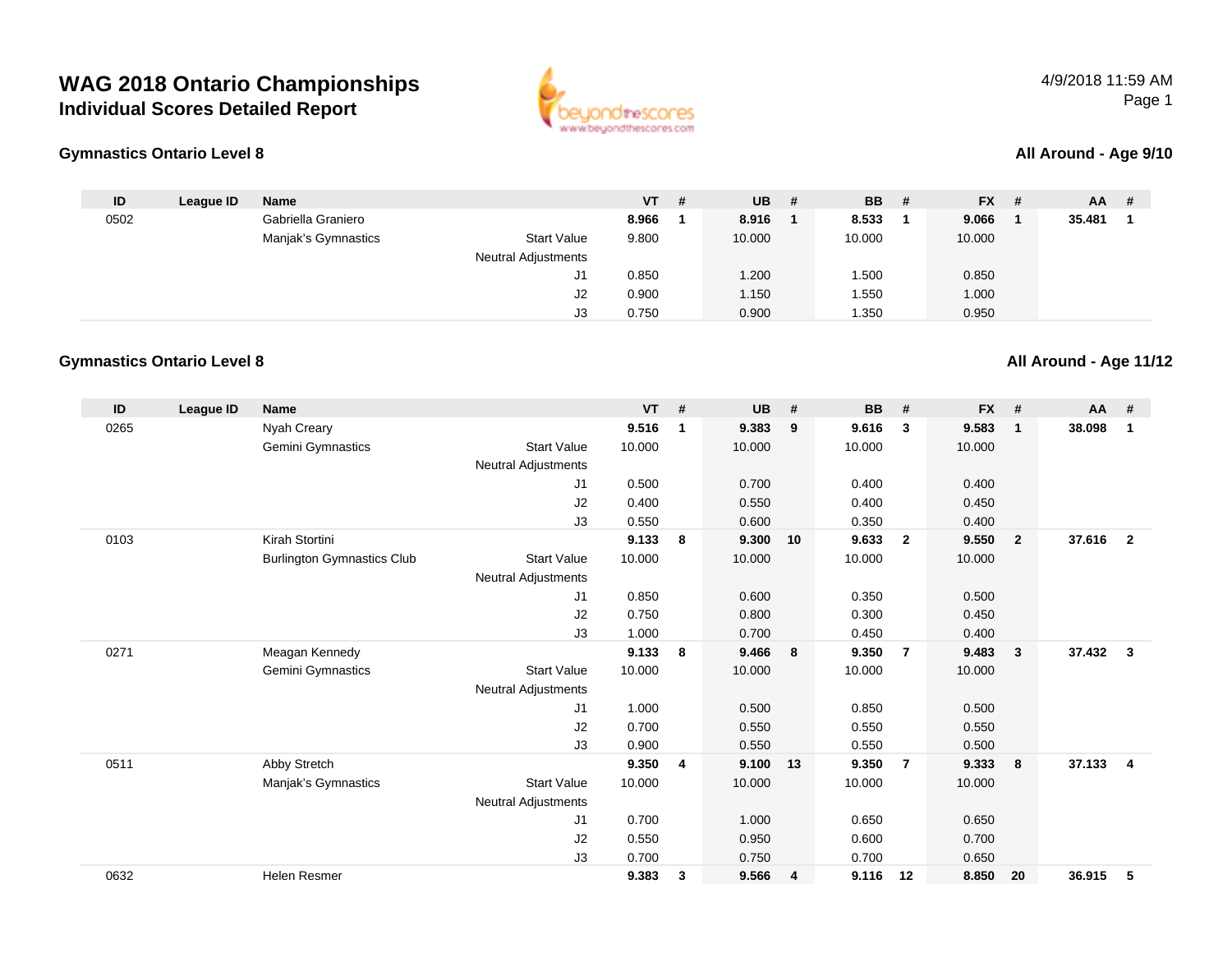

|      | <b>Ottawa Gymnastics Centre</b>   | <b>Start Value</b>         | 10.000         |                | 10.000   |                         | 10.000         |       | 10.000         |                         |          |                |
|------|-----------------------------------|----------------------------|----------------|----------------|----------|-------------------------|----------------|-------|----------------|-------------------------|----------|----------------|
|      |                                   | Neutral Adjustments        |                |                |          |                         |                |       |                |                         |          |                |
|      |                                   | J1                         | 0.800          |                | 0.500    |                         | 1.050          |       | 1.000          |                         |          |                |
|      |                                   | J2                         | 0.500          |                | 0.350    |                         | 0.750          |       | 1.200          |                         |          |                |
|      |                                   | J3                         | 0.550          |                | 0.450    |                         | 0.850          |       | 1.250          |                         |          |                |
| 0094 | Abigail Geneau                    |                            | 8.883          | 12             | 9.600    | $\overline{\mathbf{3}}$ | 9.066 14       |       | 9.316          | 9                       | 36.865   | 6              |
|      | <b>Burlington Gymnastics Club</b> | <b>Start Value</b>         | 10.000         |                | 10.000   |                         | 10.000         |       | 10.000         |                         |          |                |
|      |                                   | <b>Neutral Adjustments</b> |                |                |          |                         |                |       |                |                         |          |                |
|      |                                   | J1                         | 1.150          |                | 0.350    |                         | 0.750          |       | 0.750          |                         |          |                |
|      |                                   | J2                         | 1.050          |                | 0.450    |                         | 1.100          |       | 0.750          |                         |          |                |
|      |                                   | J3                         | 1.150          |                | 0.400    |                         | 0.950          |       | 0.550          |                         |          |                |
| 0030 | Natalie Nogueira                  |                            | 8.800          | 14             | 9.766    | $\overline{\mathbf{1}}$ | 8.916          | 17    | 9.300          | 10                      | 36.782   | $\overline{7}$ |
|      | <b>Alliston Gymnastics Club</b>   | <b>Start Value</b>         | 9.800          |                | 10.000   |                         | 10.000         |       | 10.000         |                         |          |                |
|      |                                   | <b>Neutral Adjustments</b> |                |                |          |                         |                |       |                |                         |          |                |
|      |                                   | J1                         | 1.200          |                | 0.250    |                         | 1.100          |       | 0.650          |                         |          |                |
|      |                                   | J2                         | 0.900          |                | 0.250    |                         | 1.100          |       | 0.650          |                         |          |                |
|      |                                   | J3                         | 0.900          |                | 0.200    |                         | 1.050          |       | 0.800          |                         |          |                |
| 0770 | Marli Gonsalves                   |                            | 9.416          | $\overline{2}$ | 8.800 19 |                         | 9.100          | 13    | 9.466          | $\overline{\mathbf{4}}$ | 36.782   | $\overline{7}$ |
|      | <b>Tristar Gymnastics Club</b>    | <b>Start Value</b>         | 10.000         |                | 10.000   |                         | 10.000         |       | 10.000         |                         |          |                |
|      |                                   | <b>Neutral Adjustments</b> |                |                |          |                         |                |       |                |                         |          |                |
|      |                                   | J1                         | 0.700          |                | 1.200    |                         | 0.900          |       | 0.500          |                         |          |                |
|      |                                   | J2                         | 0.500          |                | 1.050    |                         | 0.900          |       | 0.600          |                         |          |                |
|      |                                   | J3                         | 0.550          |                | 1.350    |                         | 0.900          |       | 0.500          |                         |          |                |
| 0434 | Julia Vastano                     |                            | 8.866          | 13             | 9.600    | $\mathbf{3}$            | 9.166          | 11    | 9.133          | 15                      | 36.765   | 8              |
|      | Hamilton Wentworth Regionettes    | <b>Start Value</b>         | 10.000         |                | 10.000   |                         | 10.000         |       | 10.000         |                         |          |                |
|      |                                   | <b>Neutral Adjustments</b> |                |                | 0.450    |                         |                |       |                |                         |          |                |
|      |                                   | J1<br>J2                   | 1.350<br>1.000 |                | 0.350    |                         | 0.750<br>0.900 |       | 0.800<br>0.900 |                         |          |                |
|      |                                   | J3                         | 1.050          |                | 0.400    |                         | 0.850          |       | 0.900          |                         |          |                |
| 0817 | Aleksandra Weiler                 |                            | 9.050          | 9              | 8.933 16 |                         | 9.433          | $5\,$ | 9.300          | 10                      | 36.716 9 |                |
|      | <b>Twisters Gymnastics Club</b>   | <b>Start Value</b>         | 9.800          |                | 10.000   |                         | 10.000         |       | 10.000         |                         |          |                |
|      |                                   | <b>Neutral Adjustments</b> |                |                |          |                         |                |       |                |                         |          |                |
|      |                                   | J1                         | 0.900          |                | 1.100    |                         | 0.450          |       | 0.600          |                         |          |                |
|      |                                   | J2                         | 0.650          |                | 1.050    |                         | 0.600          |       | 0.800          |                         |          |                |
|      |                                   | J3                         | 0.700          |                | 1.050    |                         | 0.650          |       | 0.700          |                         |          |                |
| 0319 | Jade Dawkins                      |                            | 9.033          | 10             | 9.183 12 |                         | 9.383          | 6     | 9.116          | - 16                    | 36.715   | 10             |
|      | <b>Gold Medal Gymnastics</b>      | Start Value                | 10.000         |                | 10.000   |                         | 10.000         |       | 10.000         |                         |          |                |
|      |                                   | <b>Neutral Adjustments</b> |                |                |          |                         |                |       |                |                         |          |                |
|      |                                   | J1                         | 1.000          |                | 0.700    |                         | 0.600          |       | 0.850          |                         |          |                |
|      |                                   | J2                         | 1.000          |                | 0.850    |                         | 0.650          |       | 0.950          |                         |          |                |
|      |                                   |                            |                |                |          |                         |                |       |                |                         |          |                |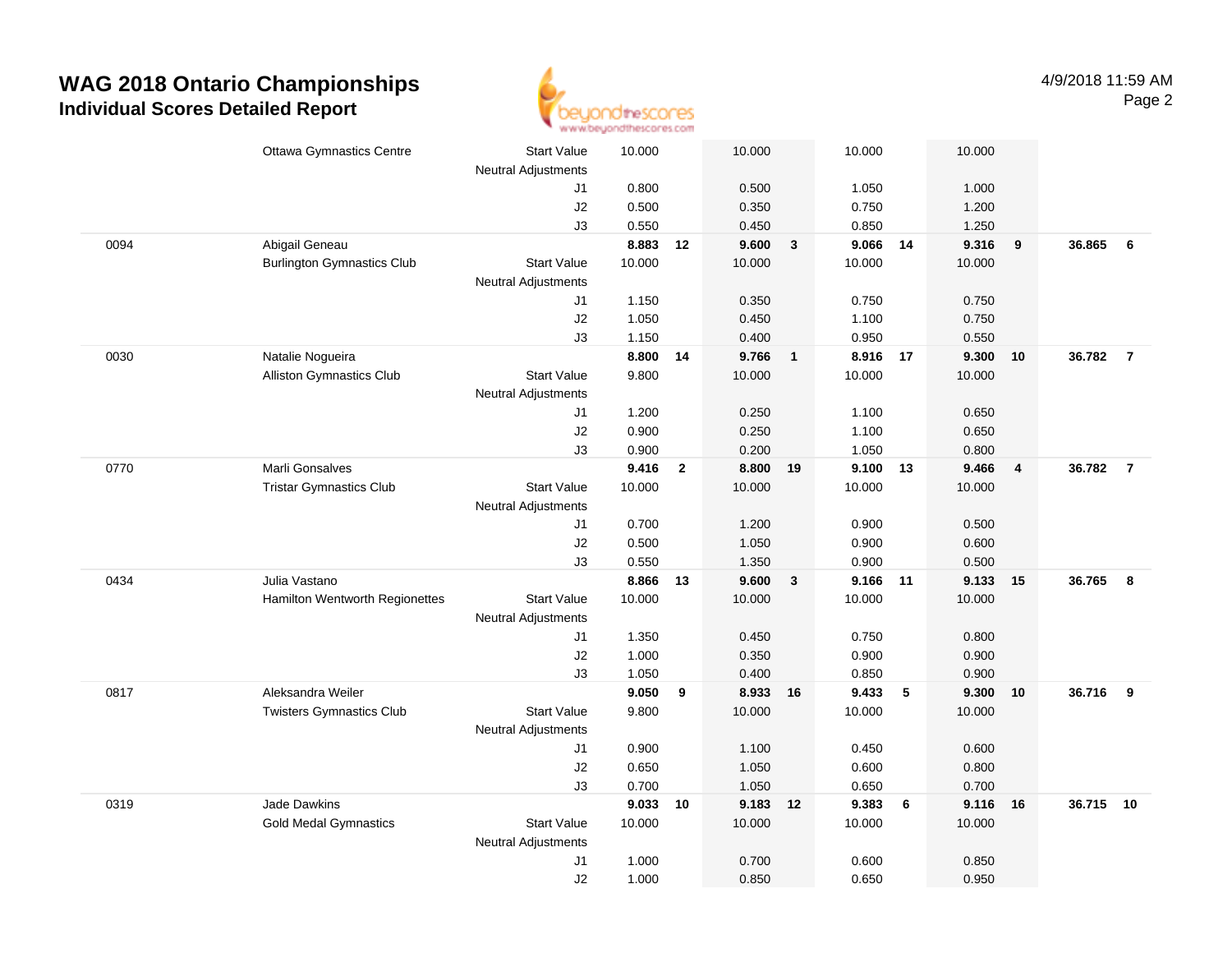

|      |                                   | J3                         | 0.900    |    | 0.900    |                | 0.600    |                         | 0.850  |    |           |    |
|------|-----------------------------------|----------------------------|----------|----|----------|----------------|----------|-------------------------|--------|----|-----------|----|
| 0260 | Cadey Williamson                  |                            | 8.900    | 11 | 9.533    | 5              | 9.183 10 |                         | 9.000  | 18 | 36.616 11 |    |
|      | Galaxy                            | <b>Start Value</b>         | 10.000   |    | 10.000   |                | 10.000   |                         | 10.000 |    |           |    |
|      |                                   | <b>Neutral Adjustments</b> |          |    |          |                |          |                         |        |    |           |    |
|      |                                   | J1                         | 1.050    |    | 0.500    |                | 0.750    |                         | 0.900  |    |           |    |
|      |                                   | J2                         | 1.050    |    | 0.500    |                | 0.800    |                         | 1.100  |    |           |    |
|      |                                   | J3                         | 1.200    |    | 0.400    |                | 0.900    |                         |        |    |           |    |
| 0233 | Noella Price                      |                            | 8.300    | 22 | 9.666    | $\overline{2}$ | 9.466    | $\overline{4}$          | 8.900  | 19 | 36.332    | 12 |
|      | <b>Futures Gymnastics</b>         | <b>Start Value</b>         | 9.800    |    | 10.000   |                | 10.000   |                         | 10.000 |    |           |    |
|      |                                   | <b>Neutral Adjustments</b> |          |    |          |                |          |                         |        |    |           |    |
|      |                                   | J1                         | 1.600    |    | 0.300    |                | 0.550    |                         | 1.100  |    |           |    |
|      |                                   | J2                         | 1.500    |    | 0.350    |                | 0.450    |                         | 1.200  |    |           |    |
|      |                                   | J3                         | 1.400    |    | 0.350    |                | 0.600    |                         | 1.000  |    |           |    |
| 0510 | Keira Still                       |                            | 9.216    | 5  | 9.483    | $\overline{7}$ | 8.633    | 20                      | 9.000  | 18 | 36.332    | 12 |
|      | Manjak's Gymnastics               | <b>Start Value</b>         | 10.000   |    | 10.000   |                | 10.000   |                         | 10.000 |    |           |    |
|      |                                   | <b>Neutral Adjustments</b> |          |    |          |                |          |                         |        |    |           |    |
|      |                                   | J1                         | 0.800    |    | 0.650    |                | 1.350    |                         | 0.950  |    |           |    |
|      |                                   | J2                         | 0.700    |    | 0.500    |                | 1.300    |                         | 1.100  |    |           |    |
|      |                                   | J3                         | 0.850    |    | 0.400    |                | 1.450    |                         | 0.950  |    |           |    |
| 0368 | Jasmine Griese                    |                            | 8.750    | 16 | 9.100 13 |                | 9.316    | $\overline{\mathbf{8}}$ | 9.050  | 17 | 36.216    | 13 |
|      | <b>Gymnastics Energy</b>          | <b>Start Value</b>         | 10.000   |    | 10.000   |                | 10.000   |                         | 10.000 |    |           |    |
|      |                                   | <b>Neutral Adjustments</b> |          |    |          |                |          |                         |        |    |           |    |
|      |                                   | J1                         | 1.250    |    | 0.750    |                | 0.650    |                         | 0.800  |    |           |    |
|      |                                   | J2                         | 1.250    |    | 0.950    |                | 0.700    |                         | 1.050  |    |           |    |
|      |                                   | J3                         | 1.250    |    | 1.000    |                | 0.700    |                         | 1.000  |    |           |    |
| 0421 | Raphaelle Bernier                 |                            | 8.633    | 18 | 8.866    | 17             | 9.316    | 8                       | 9.400  | 6  | 36.215    | 14 |
|      | Hamilton Wentworth Regionettes    | <b>Start Value</b>         | 10.000   |    | 10.000   |                | 10.000   |                         | 10.000 |    |           |    |
|      |                                   | <b>Neutral Adjustments</b> |          |    |          |                |          |                         |        |    |           |    |
|      |                                   | J1                         | 1.250    |    | 1.000    |                | 0.800    |                         | 0.500  |    |           |    |
|      |                                   | J2                         | 1.600    |    | 1.250    |                | 0.500    |                         | 0.700  |    |           |    |
|      |                                   | J3                         | 1.250    |    | 1.150    |                | 0.750    |                         | 0.600  |    |           |    |
| 0095 | Aryanna Hatami-Fardy              |                            | 8.783 15 |    | 8.716 22 |                | 9.266    | $\overline{\mathbf{9}}$ | 9.333  | 8  | 36.098    | 15 |
|      | <b>Burlington Gymnastics Club</b> | <b>Start Value</b>         | 9.800    |    | 10.000   |                | 10.000   |                         | 10.000 |    |           |    |
|      |                                   | <b>Neutral Adjustments</b> |          |    |          |                |          |                         |        |    |           |    |
|      |                                   | J1                         | 1.050    |    | 1.300    |                | 0.650    |                         | 0.600  |    |           |    |
|      |                                   | J2                         | 0.900    |    | 1.200    |                | 0.800    |                         | 0.700  |    |           |    |
|      |                                   | J3                         | 1.100    |    | 1.350    |                | 0.750    |                         | 0.700  |    |           |    |
| 0697 | Daisy Allain                      |                            | 9.050    | 9  | 9.500    | 6              | 8.216    | 25                      | 9.283  | 11 | 36.049    | 16 |
|      | Shenderey Gymnastics Institute    | <b>Start Value</b>         | 10.000   |    | 10.000   |                | 10.000   |                         | 10.000 |    |           |    |
|      |                                   | <b>Neutral Adjustments</b> |          |    |          |                |          |                         |        |    |           |    |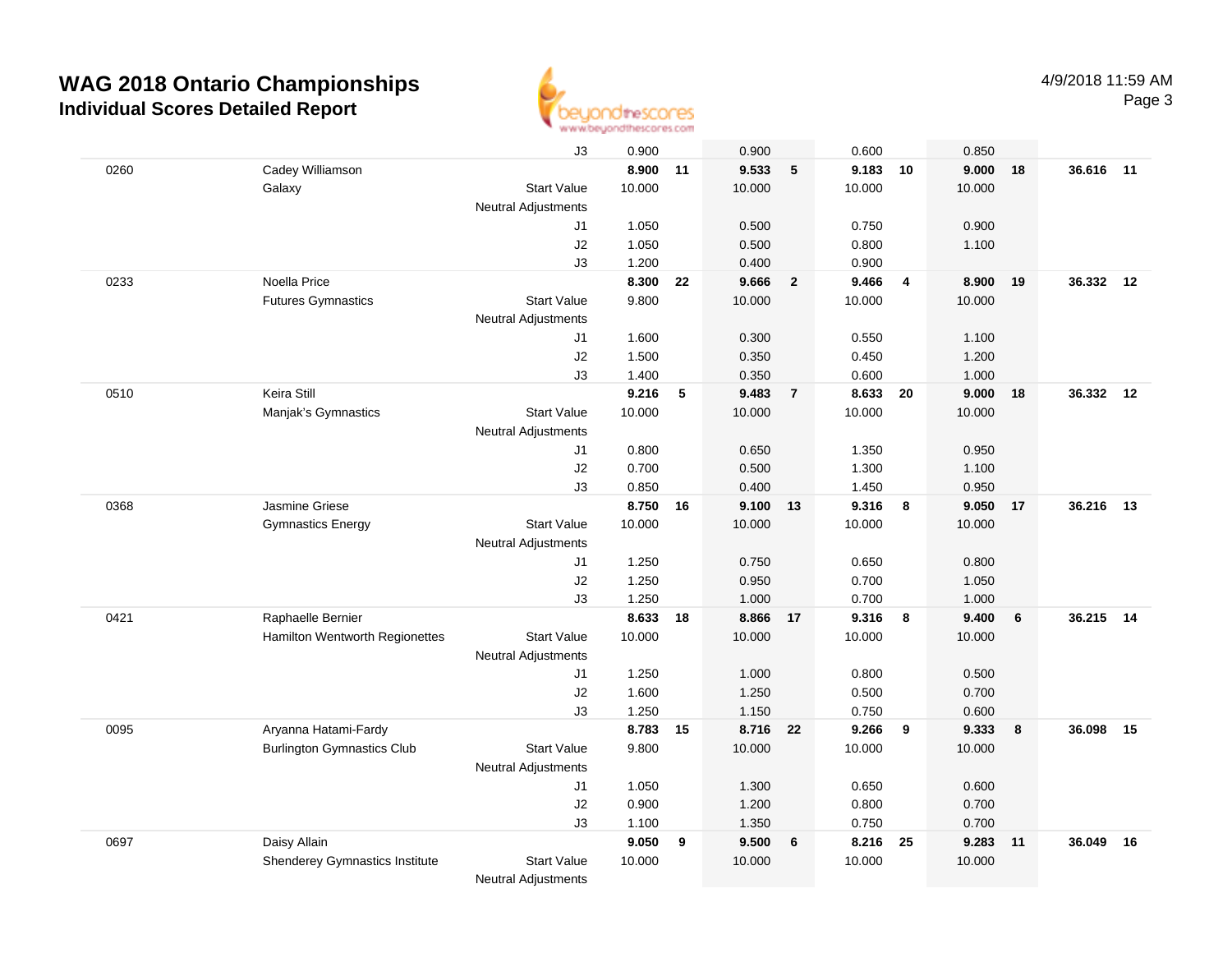

|      |                                     | J1                         | 1.050  |                | 0.500      |    | 1.700    |                | 0.800  |                 |           |     |
|------|-------------------------------------|----------------------------|--------|----------------|------------|----|----------|----------------|--------|-----------------|-----------|-----|
|      |                                     | J2                         | 0.900  |                | 0.450      |    | 1.800    |                | 0.700  |                 |           |     |
|      |                                     | J3                         | 0.900  |                | 0.550      |    | 1.850    |                | 0.650  |                 |           |     |
| 0076 | <b>Taylor Merkir</b>                |                            | 8.533  | 19             | 8.366 25   |    | 9.766    | $\overline{1}$ | 9.350  | $\overline{7}$  | 36.015 17 |     |
|      | <b>Brantford Gymnastics Academy</b> | <b>Start Value</b>         | 9.000  |                | 9.500      |    | 10.000   |                | 10.000 |                 |           |     |
|      |                                     | <b>Neutral Adjustments</b> |        |                |            |    |          |                |        |                 |           |     |
|      |                                     | J1                         | 0.550  |                | 1.300      |    | 0.300    |                | 0.700  |                 |           |     |
|      |                                     | J2                         | 0.400  |                | 1.000      |    | 0.200    |                | 0.650  |                 |           |     |
|      |                                     | J3                         | 0.450  |                | 1.100      |    | 0.200    |                | 0.600  |                 |           |     |
| 0894 | <b>Addison Ward</b>                 |                            | 8.866  | 13             | $9.000$ 14 |    | 8.733    | 19             | 9.333  | 8               | 35.932 18 |     |
|      | Northern Stars                      | <b>Start Value</b>         | 9.800  |                | 9.500      |    | 10.000   |                | 10.000 |                 |           |     |
|      |                                     | <b>Neutral Adjustments</b> |        |                |            |    |          |                |        |                 |           |     |
|      |                                     | J1                         | 1.000  |                | 0.500      |    | 1.300    |                | 0.700  |                 |           |     |
|      |                                     | J2                         | 1.000  |                | 0.550      |    | 1.200    |                | 0.650  |                 |           |     |
|      |                                     | J3                         | 0.800  |                | 0.450      |    | 1.300    |                | 0.650  |                 |           |     |
| 0408 | Savannah Barbosa                    |                            | 9.183  | $\overline{7}$ | 8.750 20   |    | 8.516 22 |                | 9.416  | 5               | 35.865    | 19  |
|      | Gyros Gymnastics                    | <b>Start Value</b>         | 9.800  |                | 10.000     |    | 9.500    |                | 10.000 |                 |           |     |
|      |                                     | <b>Neutral Adjustments</b> |        |                |            |    |          |                |        |                 |           |     |
|      |                                     | J1                         | 0.750  |                | 1.250      |    | 0.950    |                | 0.550  |                 |           |     |
|      |                                     | J2                         | 0.450  |                | 1.150      |    | 0.900    |                | 0.600  |                 |           |     |
|      |                                     | J3                         | 0.650  |                | 1.350      |    | 1.100    |                | 0.600  |                 |           |     |
| 0224 | Ellie Kotsos                        |                            | 8.883  | 12             | 8.650      | 23 | 8.916    | 17             | 9.116  | 16              | 35.565    | 20  |
|      | <b>Futures Gymnastics</b>           | <b>Start Value</b>         | 10.000 |                | 9.500      |    | 10.000   |                | 10.000 |                 |           |     |
|      |                                     | Neutral Adjustments        |        |                |            |    |          |                |        |                 |           |     |
|      |                                     | J1                         | 1.250  |                | 0.800      |    | 1.200    |                | 0.950  |                 |           |     |
|      |                                     | J2                         | 1.100  |                | 0.900      |    | 1.000    |                | 1.000  |                 |           |     |
|      |                                     | J3                         | 1.000  |                | 0.850      |    | 1.050    |                | 0.700  |                 |           |     |
| 0326 | <b>Brooklyn Sanger</b>              |                            | 8.316  | 21             | 8.966 15   |    | 9.000    | 16             | 9.183  | 13              | 35.465    | 21  |
|      | <b>Grand River Gymmies</b>          | <b>Start Value</b>         | 9.500  |                | 10.000     |    | 10.000   |                | 10.000 |                 |           |     |
|      |                                     | <b>Neutral Adjustments</b> |        |                |            |    |          |                |        |                 |           |     |
|      |                                     | J1                         | 1.100  |                | 1.200      |    | 1.200    |                | 0.900  |                 |           |     |
|      |                                     | J2                         | 1.300  |                | 1.000      |    | 1.000    |                | 0.700  |                 |           |     |
|      |                                     | J3                         | 1.150  |                | 0.900      |    | 0.800    |                | 0.850  |                 |           |     |
| 0087 | Kayla Coppens                       |                            | 8.166  | 24             | 9.283 11   |    | 8.583    | 21             | 9.416  | $5\phantom{.0}$ | 35.448    | -22 |
|      | <b>Burlington Gymnastics Club</b>   | <b>Start Value</b>         | 9.800  |                | 10.000     |    | 10.000   |                | 10.000 |                 |           |     |
|      |                                     | Neutral Adjustments        |        |                |            |    |          |                |        |                 |           |     |
|      |                                     | J1                         | 1.800  |                | 0.700      |    | 1.600    |                | 0.550  |                 |           |     |
|      |                                     | $\sf J2$                   | 1.500  |                | 0.800      |    | 1.300    |                | 0.600  |                 |           |     |
|      |                                     | J3                         | 1.600  |                | 0.650      |    | 1.350    |                | 0.600  |                 |           |     |
| 0169 | Aime MacNeil                        |                            | 9.200  | 6              | 8.050      | 28 | 9.000    | 16             | 9.050  | 17              | 35.300    | 23  |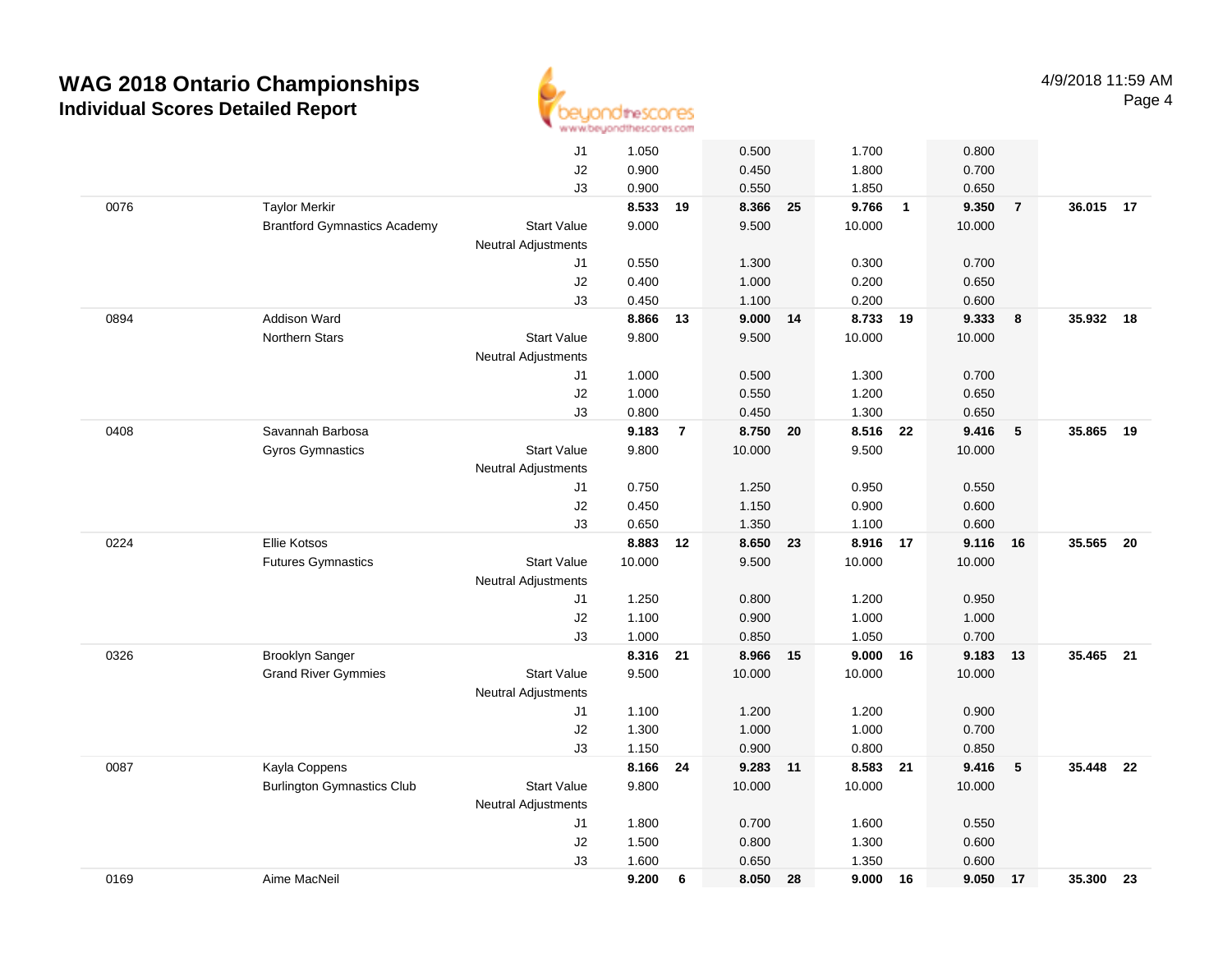

|      | Dynamo Gymnastics                       | <b>Start Value</b>         | 10.000         |    | 10.000            |    | 10.000         |    | 10.000         |    |           |  |
|------|-----------------------------------------|----------------------------|----------------|----|-------------------|----|----------------|----|----------------|----|-----------|--|
|      |                                         | <b>Neutral Adjustments</b> |                |    |                   |    |                |    |                |    |           |  |
|      |                                         | J1                         | 0.750          |    | 1.800             |    | 0.900          |    | 0.950          |    |           |  |
|      |                                         | J2                         | 0.800          |    | 2.200             |    | 1.000          |    | 0.900          |    |           |  |
| 0370 | Abbey Harris                            | J3                         | 0.850<br>8.883 | 12 | 1.850<br>8.733 21 |    | 1.100<br>8.500 | 23 | 1.000<br>9.050 | 17 | 35.166 24 |  |
|      | <b>Gymnastics Energy</b>                | <b>Start Value</b>         | 10.000         |    | 10.000            |    | 10.000         |    | 10.000         |    |           |  |
|      |                                         | <b>Neutral Adjustments</b> |                |    |                   |    |                |    |                |    |           |  |
|      |                                         | J1                         | 1.200          |    | 1.300             |    | 1.550          |    | 0.950          |    |           |  |
|      |                                         | J2                         | 1.150          |    | 1.150             |    | 1.500          |    | 0.950          |    |           |  |
|      |                                         | J3                         | 1.000          |    | 1.350             |    | 1.450          |    | 0.950          |    |           |  |
| 0663 | Kira Costen                             |                            | 8.200          | 23 | 8.966             | 15 | 8.916          | 17 | 9.050          | 17 | 35.132 25 |  |
|      | <b>Revolution Gymnastics And Sports</b> | <b>Start Value</b>         | 9.000          |    | 10.000            |    | 10.000         |    | 10.000         |    |           |  |
|      | Centre                                  |                            |                |    |                   |    |                |    |                |    |           |  |
|      |                                         | <b>Neutral Adjustments</b> |                |    |                   |    |                |    |                |    |           |  |
|      |                                         | J1                         | 0.850          |    | 1.100             |    | 1.050          |    | 0.850          |    |           |  |
|      |                                         | J2                         | 0.850          |    | 1.000             |    | 1.000          |    | 0.950          |    |           |  |
| 0256 |                                         | J3                         | 0.700<br>8.683 | 17 | 1.000<br>8.483    | 24 | 1.200<br>8.383 | 24 | 1.050<br>9.333 | 8  | 34.882 26 |  |
|      | Aliya Maciejko<br>Galaxy                | <b>Start Value</b>         | 10.000         |    | 10.000            |    | 9.500          |    | 10.000         |    |           |  |
|      |                                         | Neutral Adjustments        |                |    |                   |    |                |    |                |    |           |  |
|      |                                         | J1                         | 1.200          |    | 1.450             |    | 1.000          |    | 0.600          |    |           |  |
|      |                                         | J2                         | 1.200          |    | 1.450             |    | 1.100          |    | 0.750          |    |           |  |
|      |                                         | J3                         | 1.550          |    | 1.650             |    | 1.250          |    | 0.650          |    |           |  |
| 0893 | Morgan Wigle                            |                            | 8.500          | 20 | 8.066 27          |    | 8.750 18       |    | 9.300          | 10 | 34.616 27 |  |
|      | Manjak's Gymnastics                     | <b>Start Value</b>         | 10.000         |    | 10.000            |    | 10.000         |    | 10.000         |    |           |  |
|      |                                         | <b>Neutral Adjustments</b> |                |    |                   |    |                |    |                |    |           |  |
|      |                                         | J1                         | 1.500          |    | 2.000             |    | 1.150          |    | 0.700          |    |           |  |
|      |                                         | J2                         | 1.500          |    | 1.800             |    | 1.200          |    | 0.650          |    |           |  |
|      |                                         | J3                         | 1.500          |    | 2.000             |    | 1.400          |    | 0.750          |    |           |  |
| 0004 | Kennedi Dube                            |                            | 7.966          | 25 | 8.300             | 26 | 9.050 15       |    | 9.166          | 14 | 34.482 28 |  |
|      | <b>Adrenaline Gymnastics</b>            | <b>Start Value</b>         | 9.800          |    | 9.900             |    | 10.000         |    | 10.000         |    |           |  |
|      |                                         | <b>Neutral Adjustments</b> |                |    |                   |    |                |    |                |    |           |  |
|      |                                         | J1                         | 1.950          |    | 1.500             |    | 0.900          |    | 0.850          |    |           |  |
|      |                                         | J2                         | 1.800          |    | 1.550             |    | 1.050          |    | 0.750          |    |           |  |
|      |                                         | J3                         | 1.750          |    | 1.750             |    | 0.900          |    | 0.900          |    |           |  |
| 0676 | Norah Quinn                             |                            | 7.516          | 26 | 7.716             | 29 | 7.533          | 26 | 9.266          | 12 | 32.031 29 |  |
|      | Richmond Hill Gymnastics Club           | <b>Start Value</b>         | 9.500          |    | 9.200             |    | 9.700          |    | 10.000         |    |           |  |
|      |                                         | <b>Neutral Adjustments</b> |                |    |                   |    |                |    |                |    |           |  |
|      |                                         | J1                         | 2.200          |    | 1.400             |    | 2.200          |    | 0.700          |    |           |  |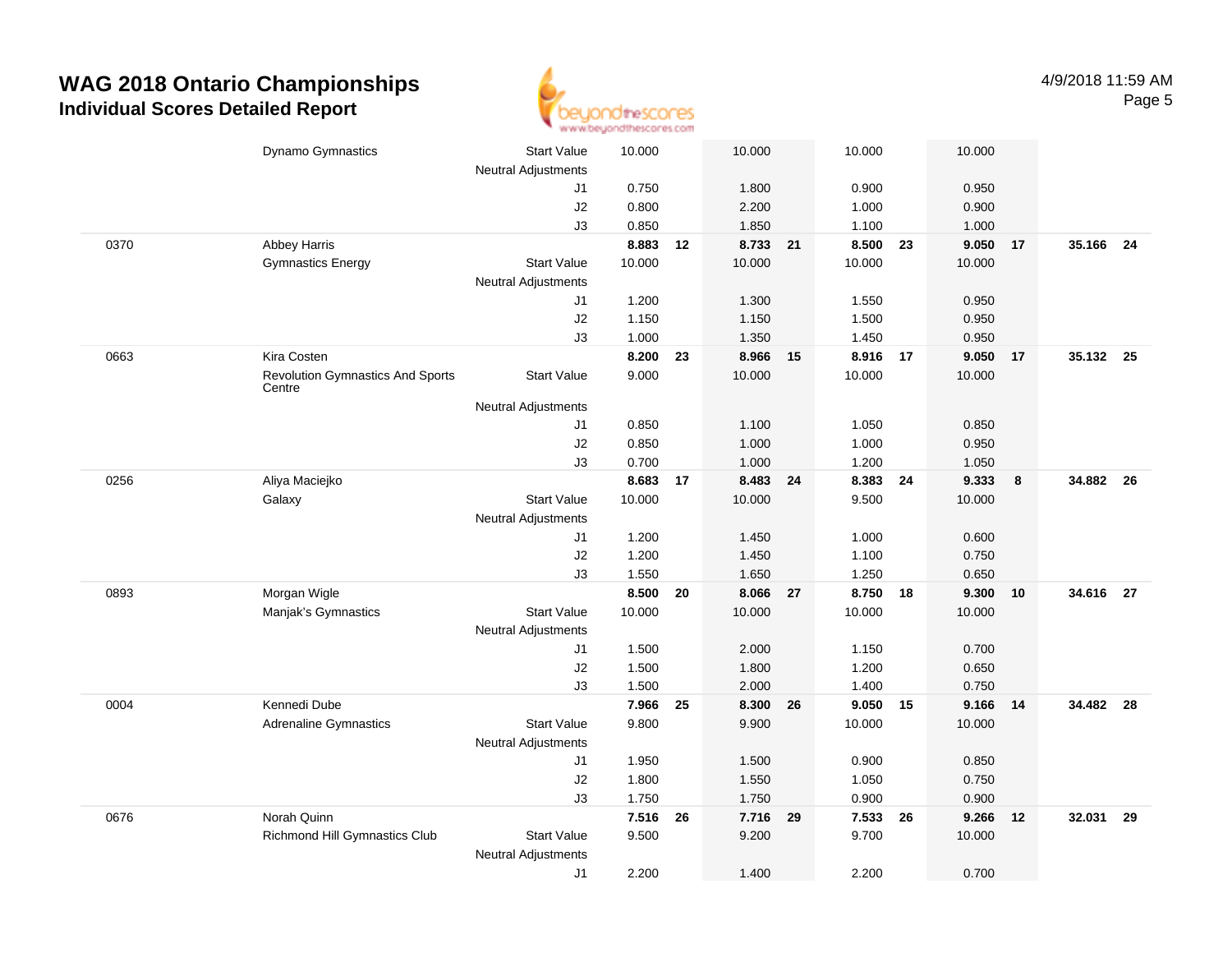

4/9/2018 11:59 AMPage 6

|      |                     | J2                         | 1.750  | 1.500    | 2.000   | 0.650           |              |
|------|---------------------|----------------------------|--------|----------|---------|-----------------|--------------|
|      |                     | J3                         | 2.000  | 1.550    | 2.300   | 0.850           |              |
| 0514 | Olivia Toy          |                            | 9.183  | 8.816 18 | 9.383 6 | X.XXX<br>$\sim$ | 27.382<br>30 |
|      | Manjak's Gymnastics | <b>Start Value</b>         | 10.000 | 10.000   | 10.000  |                 |              |
|      |                     | <b>Neutral Adjustments</b> |        |          |         |                 |              |
|      |                     | J1                         | 0.950  | 1.100    | 0.600   |                 |              |
|      |                     | J2                         | 0.700  | 1.150    | 0.550   |                 |              |
|      |                     | J3                         | 0.800  | 1.300    | 0.700   |                 |              |

#### **Gymnastics Ontario Level 8**

**ID League ID Name VT # UB # BB # FX # AA #** 0279 Ava Stewart **9.083 <sup>5</sup> 9.300 <sup>8</sup> 9.650 <sup>1</sup> 9.500 <sup>1</sup> 37.533 <sup>1</sup>** Gemini Gymnastics Start Valuee 10.000 10.000 10.000 10.000 Neutral Adjustments J1 0.850 0.650 0.250 0.650 J2 0.900 0.700 0.350 0.500 J3 1.000 0.750 0.450 0.350 0220 Rebekah Jones **9.283 <sup>2</sup> 9.250 <sup>9</sup> 9.366 <sup>3</sup> 9.466 <sup>3</sup> 37.365 <sup>2</sup>** Futures Gymnastics Start Valuee 10.000 10.000 10.000 10.000 Neutral Adjustments J1 0.800 0.800 0.600 0.500 J2 0.650 0.700 0.650 0.550 J3 0.700 0.750 0.650 0.550 0548 Ella Power **9.283 <sup>2</sup> 9.666 <sup>2</sup> 9.133 <sup>10</sup> 9.266 <sup>8</sup> 37.348 <sup>3</sup>** Milton Springers Start Valuee 10.000 10.000 10.000 10.000 Neutral Adjustments $\sim$  -0.100 0.700 J1 0.750 0.400 0.850 0.700 J2 0.750 0.300 1.000 0.600 J3 0.650 0.300 0.750 0.600 0544 Jiselle Manalo **9.216 <sup>3</sup> 9.433 <sup>4</sup> 9.266 <sup>7</sup> 9.283 <sup>7</sup> 37.198 <sup>4</sup>** Milton Springers Start Valuee 10.000 10.000 10.000 10.000 Neutral Adjustments J1 0.700 0.550 0.700 0.750 J2 0.850 0.500 0.800 0.800 J3 0.800 0.650 0.700 0.600 0556 Morgan White **9.133 <sup>4</sup> 9.350 <sup>7</sup> 9.133 <sup>10</sup> 9.283 <sup>7</sup> 36.899 <sup>5</sup>** Milton Springers Start Valuee 10.000 10.000 10.000 10.000

Neutral Adjustments

#### **All Around - Age 13**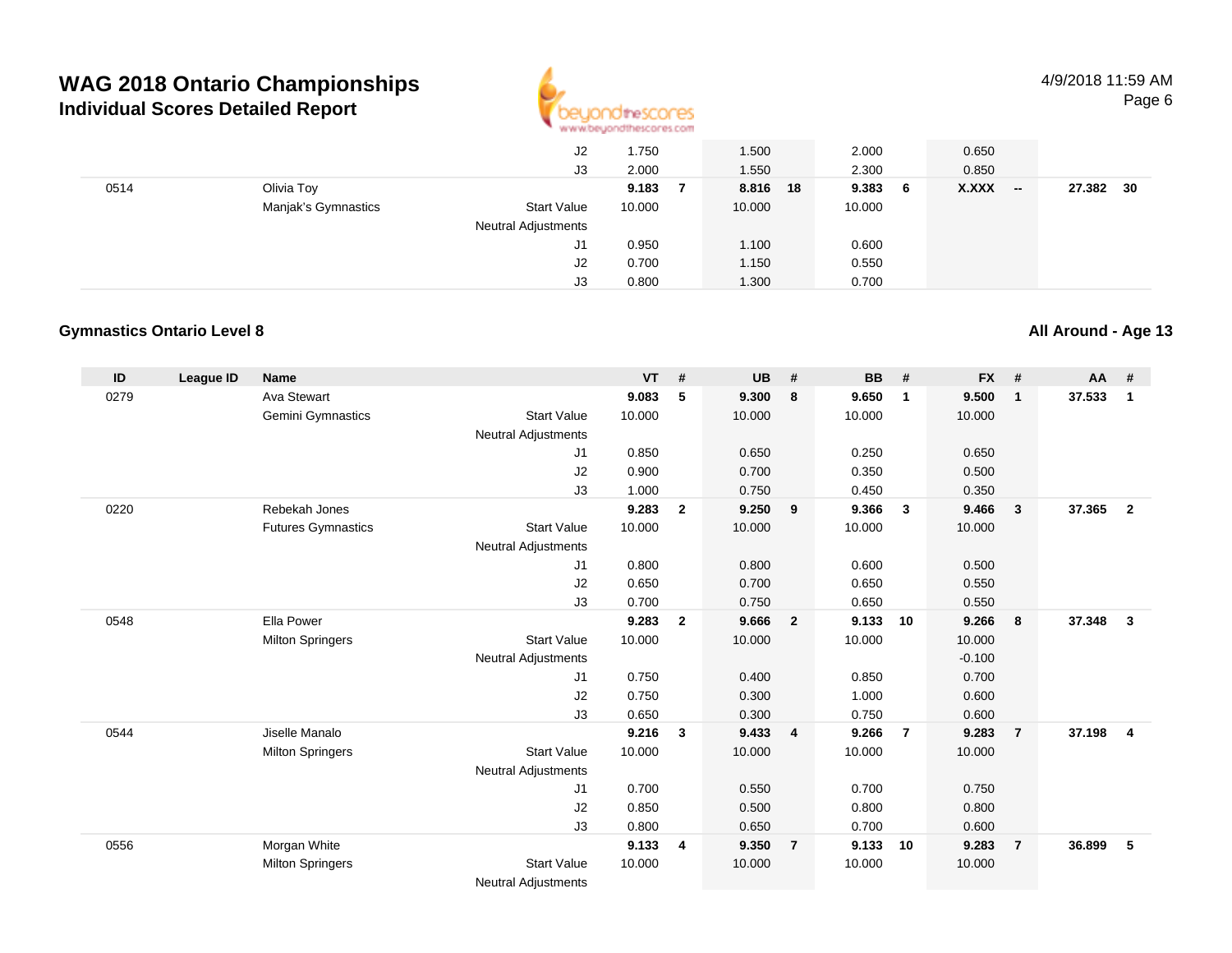

|      |                                  | J <sub>1</sub>             | 0.750    |                | 0.700    |              | 0.850    |                | 0.650  |                |           |                         |
|------|----------------------------------|----------------------------|----------|----------------|----------|--------------|----------|----------------|--------|----------------|-----------|-------------------------|
|      |                                  | J2                         | 0.950    |                | 0.600    |              | 0.950    |                | 0.600  |                |           |                         |
|      |                                  | J3                         | 0.900    |                | 0.650    |              | 0.800    |                | 0.900  |                |           |                         |
| 0596 | Zoe Connelly                     |                            | 8.766 11 |                | 9.400    | 5            | 9.350    | $\overline{4}$ | 9.266  | 8              | 36.782 6  |                         |
|      | Oakville Gymnastics Club         | <b>Start Value</b>         | 9.800    |                | 10.000   |              | 10.000   |                | 10.000 |                |           |                         |
|      |                                  | <b>Neutral Adjustments</b> |          |                |          |              |          |                |        |                |           |                         |
|      |                                  | J1                         | 1.150    |                | 0.650    |              | 0.650    |                | 0.700  |                |           |                         |
|      |                                  | J2                         | 0.950    |                | 0.600    |              | 0.600    |                | 0.700  |                |           |                         |
|      |                                  | J3                         | 1.000    |                | 0.550    |              | 0.700    |                | 0.800  |                |           |                         |
| 0304 | Portia Dryden                    |                            | 8.633    | 12             | 9.400    | 5            | 9.333    | 5              | 9.366  | $\overline{4}$ | 36.732    | $\overline{7}$          |
|      | <b>Global Gymnastics</b>         | <b>Start Value</b>         | 9.800    |                | 10.000   |              | 10.000   |                | 10.000 |                |           |                         |
|      |                                  | <b>Neutral Adjustments</b> |          |                |          |              |          |                |        |                |           |                         |
|      |                                  | J1                         | 1.100    |                | 0.650    |              | 0.600    |                | 0.750  |                |           |                         |
|      |                                  | J2                         | 1.200    |                | 0.550    |              | 0.650    |                | 0.650  |                |           |                         |
|      |                                  | J3                         | 1.200    |                | 0.600    |              | 0.750    |                | 0.500  |                |           |                         |
| 0135 | Ella Martel                      |                            | 9.033    | $\overline{7}$ | 9.366    | 6            | 8.833 15 |                | 9.483  | $\overline{2}$ | 36.715    | $\overline{\mathbf{8}}$ |
|      | Corona Competitive               | <b>Start Value</b>         | 9.800    |                | 10.000   |              | 9.500    |                | 10.000 |                |           |                         |
|      |                                  | <b>Neutral Adjustments</b> |          |                |          |              |          |                |        |                |           |                         |
|      |                                  | J1                         | 0.850    |                | 0.700    |              | 0.550    |                | 0.550  |                |           |                         |
|      |                                  | J2                         | 0.750    |                | 0.550    |              | 0.750    |                | 0.400  |                |           |                         |
|      |                                  | J3                         | 0.700    |                | 0.650    |              | 0.700    |                | 0.600  |                |           |                         |
| 0650 | Ava Wilson                       |                            | 9.133    | 4              | 8.933 15 |              | 9.250    | 8              | 9.233  | 10             | 36.549    | 9                       |
|      | <b>Pickering Athletic Centre</b> | <b>Start Value</b>         | 10.000   |                | 10.000   |              | 10.000   |                | 10.000 |                |           |                         |
|      |                                  | Neutral Adjustments        |          |                |          |              |          |                |        |                |           |                         |
|      |                                  | J1                         | 0.950    |                | 1.050    |              | 0.650    |                | 0.700  |                |           |                         |
|      |                                  | $\sf J2$                   | 0.750    |                | 1.200    |              | 0.900    |                | 0.700  |                |           |                         |
|      |                                  | J3                         | 0.900    |                | 0.950    |              | 0.700    |                | 0.900  |                |           |                         |
| 0393 | Ashley Redmond                   |                            | 9.033    | $\overline{7}$ | 9.066 12 |              | 8.833    | 15             | 9.466  | $\mathbf{3}$   | 36.398    | 10                      |
|      | Gymnastics Mississauga           | <b>Start Value</b>         | 10.000   |                | 10.000   |              | 10.000   |                | 10.000 |                |           |                         |
|      |                                  | <b>Neutral Adjustments</b> |          |                |          |              |          |                |        |                |           |                         |
|      |                                  | J1                         | 1.050    |                | 0.850    |              | 1.100    |                | 0.700  |                |           |                         |
|      |                                  | J2                         | 0.850    |                | 1.050    |              | 1.100    |                | 0.500  |                |           |                         |
|      |                                  | J3                         | 1.000    |                | 0.900    |              | 1.300    |                | 0.400  |                |           |                         |
| 0290 | Erica Gibson                     |                            | 9.066    | 6              | 9.016 13 |              | 9.033    | 12             | 9.266  | 8              | 36.381    | 11                      |
|      | <b>Glendon Gymnastics</b>        | <b>Start Value</b>         | 10.000   |                | 10.000   |              | 10.000   |                | 10.000 |                |           |                         |
|      |                                  | <b>Neutral Adjustments</b> |          |                |          |              |          |                |        |                |           |                         |
|      |                                  | J1                         | 0.950    |                | 0.850    |              | 0.850    |                | 0.750  |                |           |                         |
|      |                                  | $\sf J2$                   | 0.950    |                | 1.000    |              | 1.150    |                | 0.700  |                |           |                         |
|      |                                  | J3                         | 0.900    |                | 1.100    |              | 0.900    |                | 0.750  |                |           |                         |
| 0829 | Maya Huynh                       |                            | 8.233    | 19             | 9.583    | $\mathbf{3}$ | 9.283    | 6              | 9.166  | 12             | 36.265 12 |                         |
|      |                                  |                            |          |                |          |              |          |                |        |                |           |                         |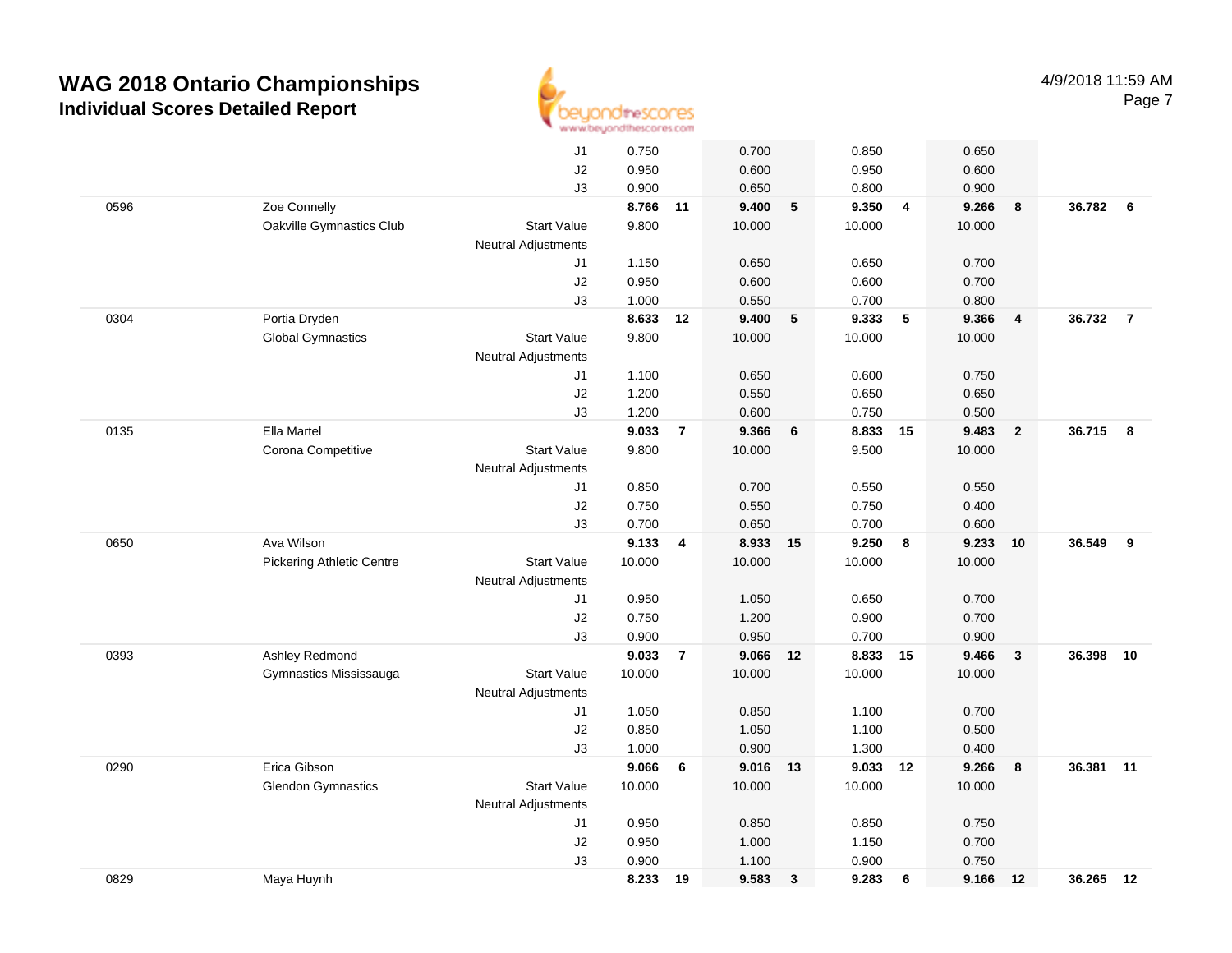

|      | University of Toronto          | <b>Start Value</b>         | 9.000  |                | 10.000   |    | 10.000   |                         | 10.000 |                  |           |    |
|------|--------------------------------|----------------------------|--------|----------------|----------|----|----------|-------------------------|--------|------------------|-----------|----|
|      |                                | <b>Neutral Adjustments</b> |        |                |          |    |          |                         |        |                  |           |    |
|      |                                | J1                         | 0.800  |                | 0.450    |    | 0.700    |                         | 1.000  |                  |           |    |
|      |                                | J2                         | 0.700  |                | 0.400    |    | 0.800    |                         | 0.800  |                  |           |    |
|      |                                | J3                         | 0.800  |                | 0.400    |    | 0.650    |                         | 0.700  |                  |           |    |
| 0771 | Nevyn Gould                    |                            | 9.283  | $\overline{2}$ | 8.516 19 |    | 9.100 11 |                         | 9.333  | $5\phantom{.0}$  | 36.232 13 |    |
|      | <b>Tristar Gymnastics Club</b> | <b>Start Value</b>         | 9.800  |                | 10.000   |    | 10.000   |                         | 10.000 |                  |           |    |
|      |                                | <b>Neutral Adjustments</b> |        |                |          |    |          |                         |        |                  |           |    |
|      |                                | J1                         | 0.500  |                | 1.550    |    | 0.950    |                         | 0.500  |                  |           |    |
|      |                                | J2                         | 0.550  |                | 1.400    |    | 0.800    |                         | 0.800  |                  |           |    |
|      |                                | J3                         | 0.500  |                | 1.500    |    | 0.950    |                         | 0.700  |                  |           |    |
| 0613 | <b>Taylor Spalding</b>         |                            | 9.450  | $\overline{1}$ | 8.416    | 22 | 8.866    | 13                      | 9.483  | $\overline{2}$   | 36.215 14 |    |
|      | Oakville Gymnastics Club       | <b>Start Value</b>         | 10.000 |                | 10.000   |    | 10.000   |                         | 10.000 |                  |           |    |
|      |                                | Neutral Adjustments        |        |                |          |    |          |                         |        |                  |           |    |
|      |                                | J1                         | 0.600  |                | 1.750    |    | 1.200    |                         | 0.600  |                  |           |    |
|      |                                | J2                         | 0.450  |                | 1.450    |    | 1.250    |                         | 0.400  |                  |           |    |
|      |                                | J3                         | 0.600  |                | 1.550    |    | 0.950    |                         | 0.550  |                  |           |    |
| 0714 | Cadence Hardwick               |                            | 9.133  | $\overline{4}$ | 8.250    | 25 | 9.366    | $\overline{\mathbf{3}}$ | 9.200  | 11               | 35.949    | 15 |
|      | St. Thomas Elgin               | <b>Start Value</b>         | 10.000 |                | 10.000   |    | 10.000   |                         | 10.000 |                  |           |    |
|      |                                | <b>Neutral Adjustments</b> |        |                |          |    |          |                         |        |                  |           |    |
|      |                                | J1                         | 0.900  |                | 1.700    |    | 0.750    |                         | 1.000  |                  |           |    |
|      |                                | J2                         | 0.800  |                | 1.900    |    | 0.500    |                         | 0.700  |                  |           |    |
|      |                                | J3                         | 0.900  |                | 1.650    |    | 0.650    |                         | 0.700  |                  |           |    |
| 0005 | Simona Marchetti               |                            | 8.350  | 17             | 8.950    | 14 | 9.100    | 11                      | 9.466  | $\mathbf{3}$     | 35.866    | 16 |
|      | <b>Adrenaline Gymnastics</b>   | <b>Start Value</b>         | 9.000  |                | 10.000   |    | 10.000   |                         | 10.000 |                  |           |    |
|      |                                | <b>Neutral Adjustments</b> |        |                |          |    |          |                         |        |                  |           |    |
|      |                                | J1                         | 0.700  |                | 1.200    |    | 0.800    |                         | 0.550  |                  |           |    |
|      |                                | J2                         | 0.600  |                | 1.000    |    | 0.950    |                         | 0.650  |                  |           |    |
|      |                                | J3                         | 0.650  |                | 0.950    |    | 0.950    |                         | 0.400  |                  |           |    |
| 0188 | Marley Mackinnon               |                            | 9.083  | 5              | 8.266 24 |    | 9.233    | 9                       | 9.250  | $\boldsymbol{9}$ | 35.832 17 |    |
|      | East York Gymnastics           | <b>Start Value</b>         | 10.000 |                | 10.000   |    | 10.000   |                         | 10.000 |                  |           |    |
|      |                                | <b>Neutral Adjustments</b> |        |                |          |    |          |                         |        |                  |           |    |
|      |                                | J1                         | 1.050  |                | 1.850    |    | 0.600    |                         | 0.750  |                  |           |    |
|      |                                | J2                         | 0.850  |                | 1.650    |    | 0.850    |                         | 0.900  |                  |           |    |
|      |                                | J3                         | 0.850  |                | 1.700    |    | 0.850    |                         | 0.600  |                  |           |    |
| 0010 | Ava Arsenault                  |                            | 8.250  | 18             | 9.216 10 |    | 9.133 10 |                         | 8.883  | 15               | 35.482    | 18 |
|      | Aereo Gymnastics Club          | Start Value                | 9.000  |                | 10.000   |    | 10.000   |                         | 10.000 |                  |           |    |
|      |                                | <b>Neutral Adjustments</b> |        |                |          |    |          |                         |        |                  |           |    |
|      |                                | J1                         | 0.800  |                | 0.950    |    | 0.900    |                         | 0.900  |                  |           |    |
|      |                                | J2                         | 0.750  |                | 0.650    |    | 0.800    |                         | 1.150  |                  |           |    |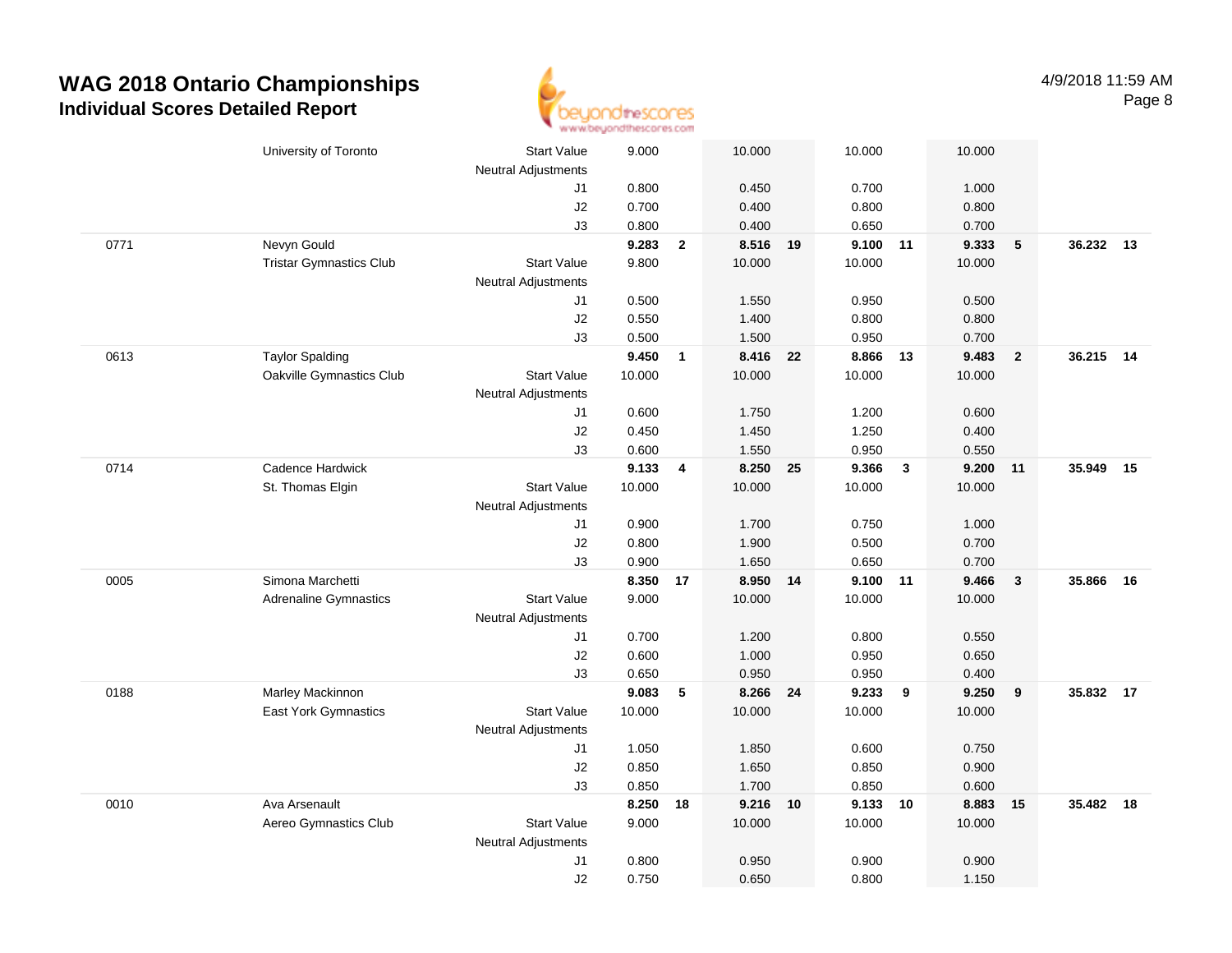

|      |                                | J3                         | 0.700    |                | 0.750    |    | 0.900    |                | 1.300  |                         |           |    |
|------|--------------------------------|----------------------------|----------|----------------|----------|----|----------|----------------|--------|-------------------------|-----------|----|
| 0352 | Adia Kettle                    |                            | 9.133    | $\overline{4}$ | 8.866 16 |    | 9.433    | $\overline{2}$ | 7.983  | 21                      | 35.415 19 |    |
|      | Gym Magic                      | <b>Start Value</b>         | 10.000   |                | 9.700    |    | 10.000   |                | 10.000 |                         |           |    |
|      |                                | <b>Neutral Adjustments</b> |          |                |          |    |          |                |        |                         |           |    |
|      |                                | J1                         | 0.850    |                | 0.950    |    | 0.450    |                | 2.200  |                         |           |    |
|      |                                | J2                         | 0.850    |                | 0.750    |    | 0.650    |                | 2.050  |                         |           |    |
|      |                                | J3                         | 0.900    |                | 0.800    |    | 0.600    |                | 1.800  |                         |           |    |
| 0607 | Darby Quinn                    |                            | 8.466    | 15             | 8.666 17 |    | 8.850    | 14             | 9.366  | $\overline{\mathbf{4}}$ | 35.348    | 20 |
|      | Oakville Gymnastics Club       | <b>Start Value</b>         | 10.000   |                | 9.700    |    | 10.000   |                | 10.000 |                         |           |    |
|      |                                | <b>Neutral Adjustments</b> |          |                |          |    |          |                |        |                         |           |    |
|      |                                | J1                         | 1.600    |                | 0.900    |    | 1.150    |                | 0.800  |                         |           |    |
|      |                                | J2                         | 1.500    |                | 1.100    |    | 1.150    |                | 0.600  |                         |           |    |
|      |                                | J3                         | 1.500    |                | 1.100    |    | 1.150    |                | 0.500  |                         |           |    |
| 0700 | Tralee Coleman                 |                            | 9.016    | 8              | 8.333    | 23 | 8.650    | 17             | 9.333  | 5                       | 35.332 21 |    |
|      | Shenderey Gymnastics Institute | <b>Start Value</b>         | 10.000   |                | 9.600    |    | 9.500    |                | 10.000 |                         |           |    |
|      |                                | Neutral Adjustments        |          |                |          |    |          |                |        |                         |           |    |
|      |                                | J1                         | 0.950    |                | 1.250    |    | 0.900    |                | 0.800  |                         |           |    |
|      |                                | J2                         | 0.900    |                | 1.200    |    | 0.850    |                | 0.550  |                         |           |    |
|      |                                | J3                         | 1.100    |                | 1.350    |    | 0.800    |                | 0.650  |                         |           |    |
| 0792 | <b>Jessica Mallett</b>         |                            | 8.866    | 9              | 8.866 16 |    | 7.883 23 |                | 9.300  | 6                       | 34.915 22 |    |
|      | <b>Tumblers</b>                | <b>Start Value</b>         | 10.000   |                | 10.000   |    | 9.700    |                | 10.000 |                         |           |    |
|      |                                | <b>Neutral Adjustments</b> |          |                |          |    |          |                |        |                         |           |    |
|      |                                | J1                         | 1.350    |                | 1.250    |    | 1.750    |                | 0.850  |                         |           |    |
|      |                                | $\sf J2$                   | 0.900    |                | 1.000    |    | 1.700    |                | 0.550  |                         |           |    |
|      |                                | J3                         | 1.150    |                | 1.150    |    | 2.000    |                | 0.700  |                         |           |    |
| 0606 | Sophia Paris                   |                            | 8.133    | 20             | 9.116 11 |    | 8.333    | 20             | 9.300  | 6                       | 34.882    | 23 |
|      | Oakville Gymnastics Club       | <b>Start Value</b>         | 10.000   |                | 9.900    |    | 10.000   |                | 10.000 |                         |           |    |
|      |                                | Neutral Adjustments        |          |                |          |    | $-0.200$ |                |        |                         |           |    |
|      |                                | J1                         | 1.750    |                | 0.850    |    | 1.450    |                | 0.900  |                         |           |    |
|      |                                | J2                         | 2.100    |                | 0.750    |    | 1.300    |                | 0.600  |                         |           |    |
|      |                                | J3                         | 1.750    |                | 0.750    |    | 1.650    |                | 0.600  |                         |           |    |
| 0065 | Lyla D'Andrea                  |                            | 8.550 14 |                | 8.483 20 |    | 8.200    | 22             | 8.816  | 17                      | 34.049 24 |    |
|      | <b>Bluewater</b>               | <b>Start Value</b>         | 10.000   |                | 10.000   |    | 10.000   |                | 10.000 |                         |           |    |
|      |                                | Neutral Adjustments        |          |                |          |    |          |                |        |                         |           |    |
|      |                                | J1                         | 1.500    |                | 1.650    |    | 1.650    |                | 1.400  |                         |           |    |
|      |                                | J2                         | 1.350    |                | 1.450    |    | 2.000    |                | 1.150  |                         |           |    |
|      |                                | J3                         | 1.500    |                | 1.450    |    | 1.750    |                | 1.000  |                         |           |    |
| 0880 | Afeelya Young                  |                            | 8.850    | 10             | 7.700    | 27 | 8.733    | 16             | 8.716  | 19                      | 33.999    | 25 |
|      | <b>Gymnastic Giants</b>        | <b>Start Value</b>         | 9.800    |                | 10.000   |    | 10.000   |                | 10.000 |                         |           |    |
|      |                                | <b>Neutral Adjustments</b> |          |                |          |    |          |                |        |                         |           |    |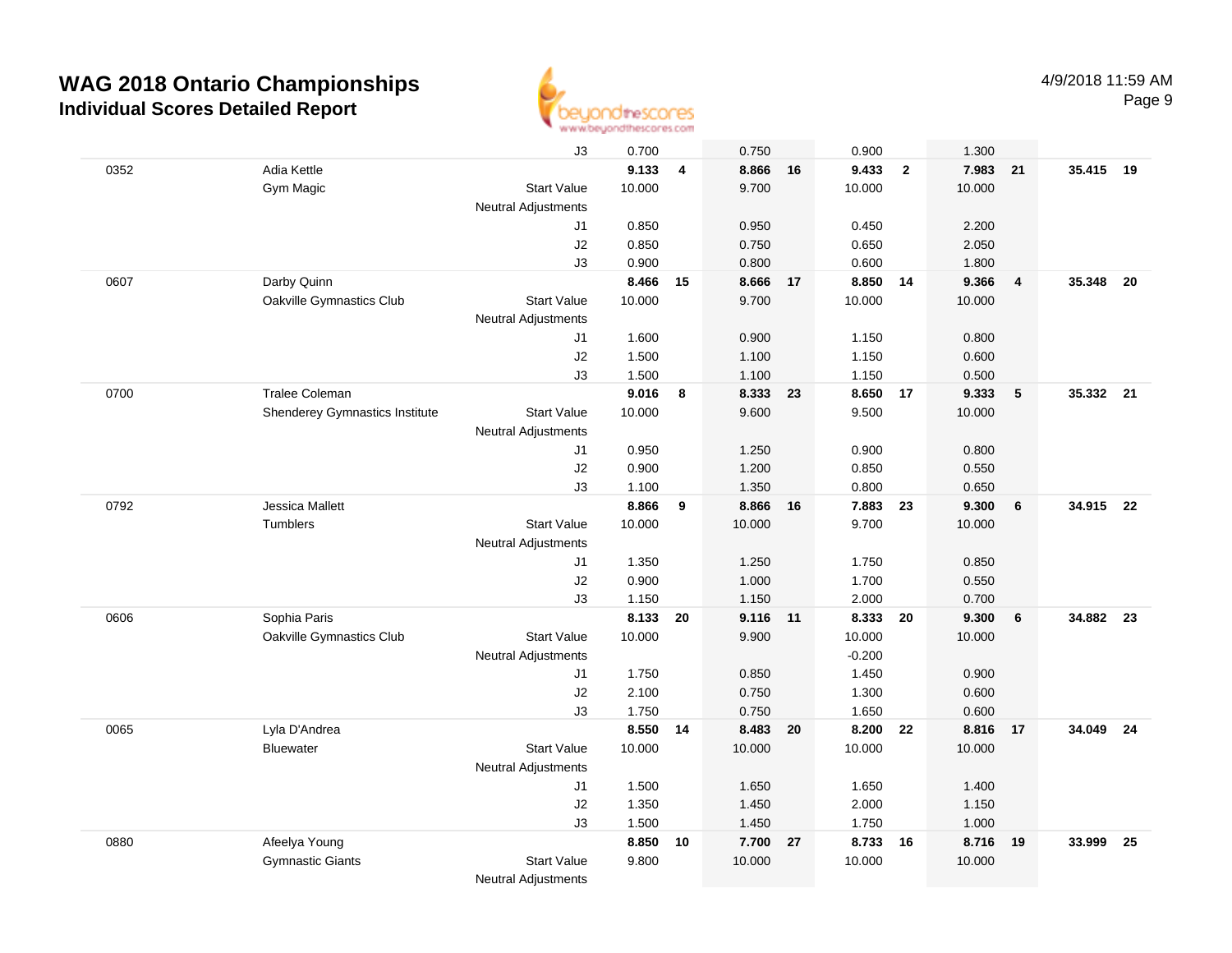

|      |                                 | J1                         | 1.050        |                          | 2.300    |                | 1.100    |                | 1.200  |    |           |      |
|------|---------------------------------|----------------------------|--------------|--------------------------|----------|----------------|----------|----------------|--------|----|-----------|------|
|      |                                 | J2                         | 0.900        |                          | 2.000    |                | 1.300    |                | 1.250  |    |           |      |
|      |                                 | J3                         | 0.900        |                          | 2.600    |                | 1.400    |                | 1.400  |    |           |      |
| 0608 | Alyssa Rampersad                |                            | 7.700        | 23                       | 8.566 18 |                | 9.266    | $\overline{7}$ | 8.416  | 20 | 33.948    | - 26 |
|      | Oakville Gymnastics Club        | <b>Start Value</b>         | 9.100        |                          | 9.700    |                | 10.000   |                | 10.000 |    |           |      |
|      |                                 | <b>Neutral Adjustments</b> |              |                          |          |                |          |                |        |    |           |      |
|      |                                 | J1                         | 1.500        |                          | 1.200    |                | 0.750    |                | 1.800  |    |           |      |
|      |                                 | J2                         | 1.300        |                          | 1.100    |                | 0.750    |                | 1.450  |    |           |      |
|      |                                 | J3                         | 1.400        |                          | 1.100    |                | 0.700    |                | 1.500  |    |           |      |
| 0822 | Tiana Lombaro                   |                            | 7.933        | 21                       | 8.516 19 |                | 8.500 18 |                | 8.750  | 18 | 33.699    | 27   |
|      | <b>Ultimate Gymnastics</b>      | <b>Start Value</b>         | 9.000        |                          | 10.000   |                | 10.000   |                | 10.000 |    |           |      |
|      |                                 | Neutral Adjustments        |              |                          |          |                |          |                |        |    |           |      |
|      |                                 | J1                         | 1.250        |                          | 1.600    |                | 1.400    |                | 1.350  |    |           |      |
|      |                                 | J2                         | 0.850        |                          | 1.300    |                | 1.450    |                | 1.200  |    |           |      |
|      |                                 | J3                         | 1.100        |                          | 1.550    |                | 1.650    |                | 1.200  |    |           |      |
| 0289 | Rachel Gibson                   |                            | 8.566        | 13                       | 7.916    | 26             | 8.250    | 21             | 8.850  | 16 | 33.582 28 |      |
|      | <b>Glendon Gymnastics</b>       | <b>Start Value</b>         | 9.500        |                          | 9.100    |                | 9.200    |                | 10.000 |    |           |      |
|      |                                 | <b>Neutral Adjustments</b> |              |                          |          |                |          |                |        |    |           |      |
|      |                                 | J1                         | 0.850        |                          | 1.050    |                | 0.850    |                | 1.050  |    |           |      |
|      |                                 | J2                         | 1.050        |                          | 1.500    |                | 0.950    |                | 1.300  |    |           |      |
|      |                                 | J3                         | 0.900        |                          | 1.000    |                | 1.050    |                | 1.100  |    |           |      |
| 0320 | <b>Brooke Reader</b>            |                            | 7.783        | 22                       | 8.466 21 |                | 8.466 19 |                | 8.850  | 16 | 33.565    | - 29 |
|      | <b>Gold Medal Gymnastics</b>    | <b>Start Value</b>         | 9.500        |                          | 9.500    |                | 10.000   |                | 10.000 |    |           |      |
|      |                                 | <b>Neutral Adjustments</b> |              |                          |          |                |          |                |        |    |           |      |
|      |                                 | J1                         | 1.700        |                          | 1.050    |                | 1.450    |                | 1.350  |    |           |      |
|      |                                 | J2                         | 1.650        |                          | 1.100    |                | 1.600    |                | 1.100  |    |           |      |
|      |                                 | J3                         | 1.800        |                          | 0.950    |                | 1.550    |                | 1.000  |    |           |      |
| 0112 | Natalie McCrudden               |                            | 8.383        | 16                       | 6.216 28 |                | 7.750 24 |                | 8.916  | 14 | 31.265    | 30   |
|      | Cambridge Kips                  | <b>Start Value</b>         | 9.500        |                          | 8.800    |                | 10.000   |                | 10.000 |    |           |      |
|      |                                 | <b>Neutral Adjustments</b> |              |                          |          |                |          |                |        |    |           |      |
|      |                                 | J <sub>1</sub>             | 1.150        |                          | 2.750    |                | 2.350    |                | 1.050  |    |           |      |
|      |                                 | J2                         | 1.000        |                          | 2.400    |                | 2.100    |                | 1.200  |    |           |      |
|      |                                 | J3                         | 1.200        |                          | 2.600    |                | 2.300    |                | 1.000  |    |           |      |
| 0630 | Laura Palmer                    |                            | <b>X.XXX</b> | $\overline{\phantom{a}}$ | 9.683    | $\overline{1}$ | 7.533    | 25             | 9.150  | 13 | 26.366    | - 31 |
|      | <b>Ottawa Gymnastics Centre</b> | <b>Start Value</b>         | 9.000        |                          | 10.000   |                | 9.400    |                | 10.000 |    |           |      |
|      |                                 | <b>Neutral Adjustments</b> |              |                          |          |                |          |                |        |    |           |      |
|      |                                 | J <sub>1</sub>             |              |                          | 0.350    |                | 1.900    |                | 0.650  |    |           |      |
|      |                                 | J2                         |              |                          | 0.350    |                | 1.800    |                | 1.000  |    |           |      |
|      |                                 | J3                         |              |                          | 0.250    |                | 1.900    |                | 0.900  |    |           |      |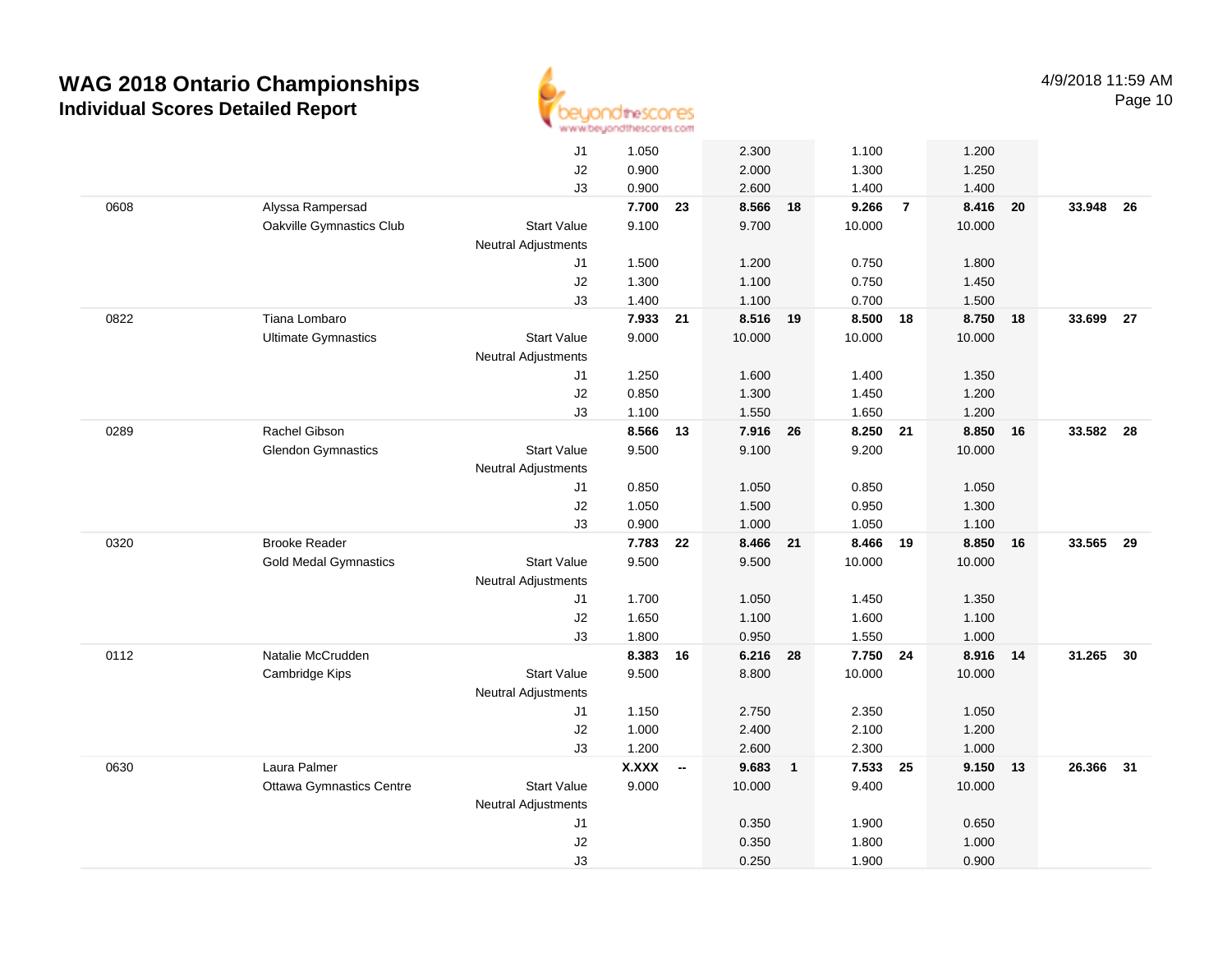

#### **Gymnastics Ontario Level 8**

#### **ID League ID Name VT # UB # BB # FX # AA #** 0419Emily Norsworthy **X.XXX**<br>Sarah Gantlett **1996** 8.333 **-- X.XXX -- X.XXX -- X.XXX -- 0.000 --** 0203 Sarah Gantlett **9.333 <sup>2</sup> 9.400 <sup>5</sup> 9.400 <sup>6</sup> 9.400 <sup>8</sup> 37.533 <sup>1</sup>** Forest City Gym Club Start Value 10.000 10.000 10.000 10.000 Neutral Adjustments J1 0.600 0.700 0.600 0.650 J2 0.750 0.450 0.600 0.500 J3 0.650 0.650 0.600 0.650 0291 Krysta Ioannidis **9.033 <sup>10</sup> 9.516 <sup>1</sup> 9.700 <sup>1</sup> 9.216 <sup>17</sup> 37.465 <sup>2</sup>** Glendon Gymnastics Start Valuee 9.500 10.000 10.000 10.000 Neutral Adjustments J1 0.400 0.600 0.350 0.750 J2 0.400 0.400 0.250 0.700 J3 0.600 0.450 0.300 0.900 0453 Grace Kelly **9.266 <sup>4</sup> 9.500 <sup>2</sup> 9.250 <sup>9</sup> 9.433 <sup>6</sup> 37.449 <sup>3</sup>** Kanata GymnoSphere Start Value 10.000 10.000 10.000 10.000 Neutral Adjustments J1 0.700 0.650 0.850 0.650 J2 0.700 0.350 0.650 0.500 J3 0.800 0.500 0.750 0.550 0159 Gabrielle Bailey **9.050 <sup>9</sup> 9.133 <sup>12</sup> 9.333 <sup>8</sup> 9.716 <sup>1</sup> 37.232 <sup>4</sup>** Dynamo Gymnastics Start Valuee 10.000 10.000 10.000 10.000 Neutral Adjustments J1 0.950 0.800 0.650 0.350 J2 0.900 0.750 0.700 0.200 J3 1.000 1.050 0.650 0.300 0070 Shea Skinn-Wai **9.100 <sup>6</sup> 9.116 <sup>13</sup> 9.450 <sup>5</sup> 9.533 <sup>2</sup> 37.199 <sup>5</sup> Bluewater**  Start Valuee 10.000 10.000 10.000 10.000 Neutral Adjustments J1 0.900 0.850 0.600 0.600 J2 0.950 0.900 0.500 0.450 J3 0.850 0.900 0.550 0.350 0524 Keilah Hagleitner **9.316 <sup>3</sup> 9.416 <sup>4</sup> 8.866 <sup>18</sup> 9.450 <sup>5</sup> 37.048 <sup>6</sup>** Markham Gymnastics Clubb 3tart Value 10.000 10.000 10.000 10.000 10.000 Neutral Adjustments J10.700 0.650 1.150 0.550

#### **All Around - Age 14**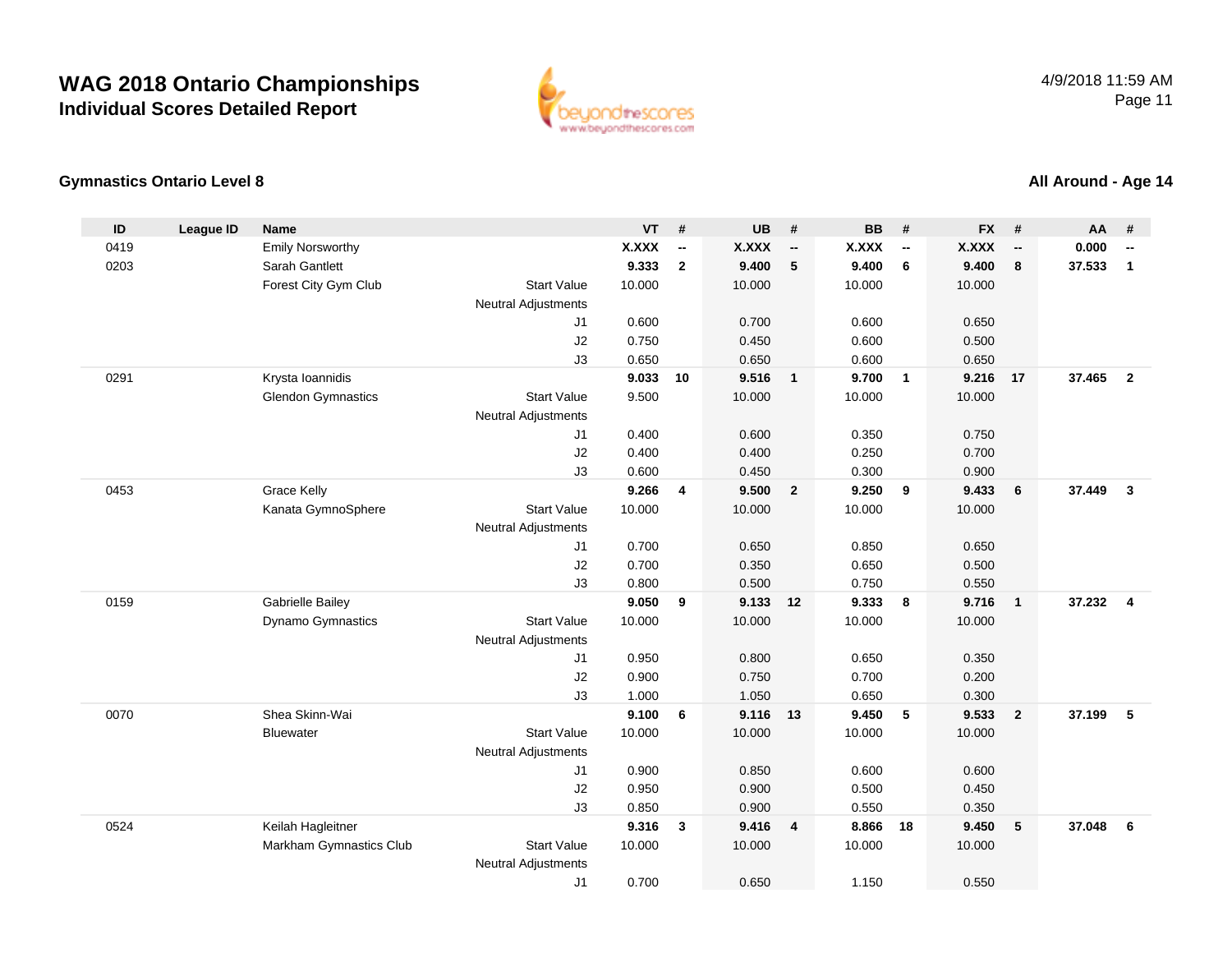

|      |                                   | J2                         | 0.650    |                | 0.500    |                | 1.200    |                | 0.500  |                |        |                |
|------|-----------------------------------|----------------------------|----------|----------------|----------|----------------|----------|----------------|--------|----------------|--------|----------------|
|      |                                   | J3                         | 0.700    |                | 0.600    |                | 1.050    |                | 0.600  |                |        |                |
| 0205 | Leah Anderson                     |                            | 8.833 17 |                | 9.400    | 5              | 9.400    | 6              | 9.283  | 13             | 36.916 | $\overline{7}$ |
|      | <b>Futures Gymnastics</b>         | <b>Start Value</b>         | 10.000   |                | 10.000   |                | 10.000   |                | 10.000 |                |        |                |
|      |                                   | <b>Neutral Adjustments</b> |          |                |          |                |          |                |        |                |        |                |
|      |                                   | J1                         | 1.150    |                | 0.650    |                | 0.650    |                | 0.700  |                |        |                |
|      |                                   | J2                         | 1.150    |                | 0.450    |                | 0.500    |                | 0.800  |                |        |                |
|      |                                   | J3                         | 1.200    |                | 0.700    |                | 0.650    |                | 0.650  |                |        |                |
| 0441 | Karli Stevenson                   |                            | 9.066    | 8              | 9.216    | 9              | 9.550    | $\mathbf{3}$   | 9.016  | 22             | 36.848 | 8              |
|      | <b>Infinity Gymnastics Centre</b> | <b>Start Value</b>         | 9.800    |                | 10.000   |                | 10.000   |                | 10.000 |                |        |                |
|      |                                   | <b>Neutral Adjustments</b> |          |                |          |                |          |                |        |                |        |                |
|      |                                   | J1                         | 0.800    |                | 0.900    |                | 0.500    |                | 1.150  |                |        |                |
|      |                                   | J2                         | 0.700    |                | 0.600    |                | 0.450    |                | 0.950  |                |        |                |
|      |                                   | J3                         | 0.700    |                | 0.850    |                | 0.400    |                | 0.850  |                |        |                |
| 0557 | Ainsley Wisson                    |                            | 9.033    | 10             | 9.350    | $\overline{7}$ | 9.150 12 |                | 9.266  | -14            | 36.799 | 9              |
|      | <b>Milton Springers</b>           | <b>Start Value</b>         | 10.000   |                | 10.000   |                | 10.000   |                | 10.000 |                |        |                |
|      |                                   | <b>Neutral Adjustments</b> |          |                |          |                |          |                |        |                |        |                |
|      |                                   | J1                         | 0.950    |                | 0.700    |                | 0.850    |                | 0.950  |                |        |                |
|      |                                   | J2                         | 0.950    |                | 0.700    |                | 0.850    |                | 0.750  |                |        |                |
|      |                                   | J3                         | 1.000    |                | 0.550    |                | 0.850    |                | 0.500  |                |        |                |
| 0857 | Kayleigh Ryan                     |                            | 9.616    | $\mathbf{1}$   | 8.600    | 22             | 9.100 14 |                | 9.416  | $\overline{7}$ | 36.732 | 10             |
|      | Winstars Gymnastics               | <b>Start Value</b>         | 10.000   |                | 10.000   |                | 10.000   |                | 10.000 |                |        |                |
|      |                                   | Neutral Adjustments        |          |                |          |                |          |                |        |                |        |                |
|      |                                   | J1                         | 0.350    |                | 1.500    |                | 0.850    |                | 0.600  |                |        |                |
|      |                                   | J2                         | 0.500    |                | 1.300    |                | 0.950    |                | 0.650  |                |        |                |
|      |                                   | J3                         | 0.300    |                | 1.400    |                | 0.900    |                | 0.500  |                |        |                |
| 0011 | Faith Ruber                       |                            | 8.900    | 14             | 9.300    | 8              | 9.133    | 13             | 9.350  | 10             | 36.683 | 11             |
|      | Aereo Gymnastics Club             | <b>Start Value</b>         | 9.800    |                | 10.000   |                | 10.000   |                | 10.000 |                |        |                |
|      |                                   | <b>Neutral Adjustments</b> |          |                |          |                |          |                |        |                |        |                |
|      |                                   | J1                         | 1.000    |                | 0.900    |                | 1.000    |                | 0.750  |                |        |                |
|      |                                   | J2                         | 0.900    |                | 0.500    |                | 0.900    |                | 0.650  |                |        |                |
|      |                                   | J3                         | 0.800    |                | 0.700    |                | 0.700    |                | 0.550  |                |        |                |
| 0849 | Gillian Gough                     |                            | 9.083    | $\overline{7}$ | 9.166 11 |                | 9.216 10 |                | 9.200  | 18             | 36.665 | 12             |
|      | Winstars Gymnastics               | <b>Start Value</b>         | 9.800    |                | 10.000   |                | 10.000   |                | 10.000 |                |        |                |
|      |                                   | <b>Neutral Adjustments</b> |          |                |          |                |          |                |        |                |        |                |
|      |                                   | J1                         | 0.800    |                | 0.900    |                | 0.700    |                | 0.800  |                |        |                |
|      |                                   | J2                         | 0.750    |                | 0.850    |                | 0.800    |                | 0.600  |                |        |                |
|      |                                   | J3                         | 0.600    |                | 0.750    |                | 0.850    |                | 1.000  |                |        |                |
| 0545 | Laura Mogilnicki                  |                            | 8.866    | 15             | 9.200    | 10             | 9.350    | $\overline{7}$ | 9.233  | 16             | 36.649 | 13             |
|      | <b>Milton Springers</b>           | <b>Start Value</b>         | 10.000   |                | 10.000   |                | 10.000   |                | 10.000 |                |        |                |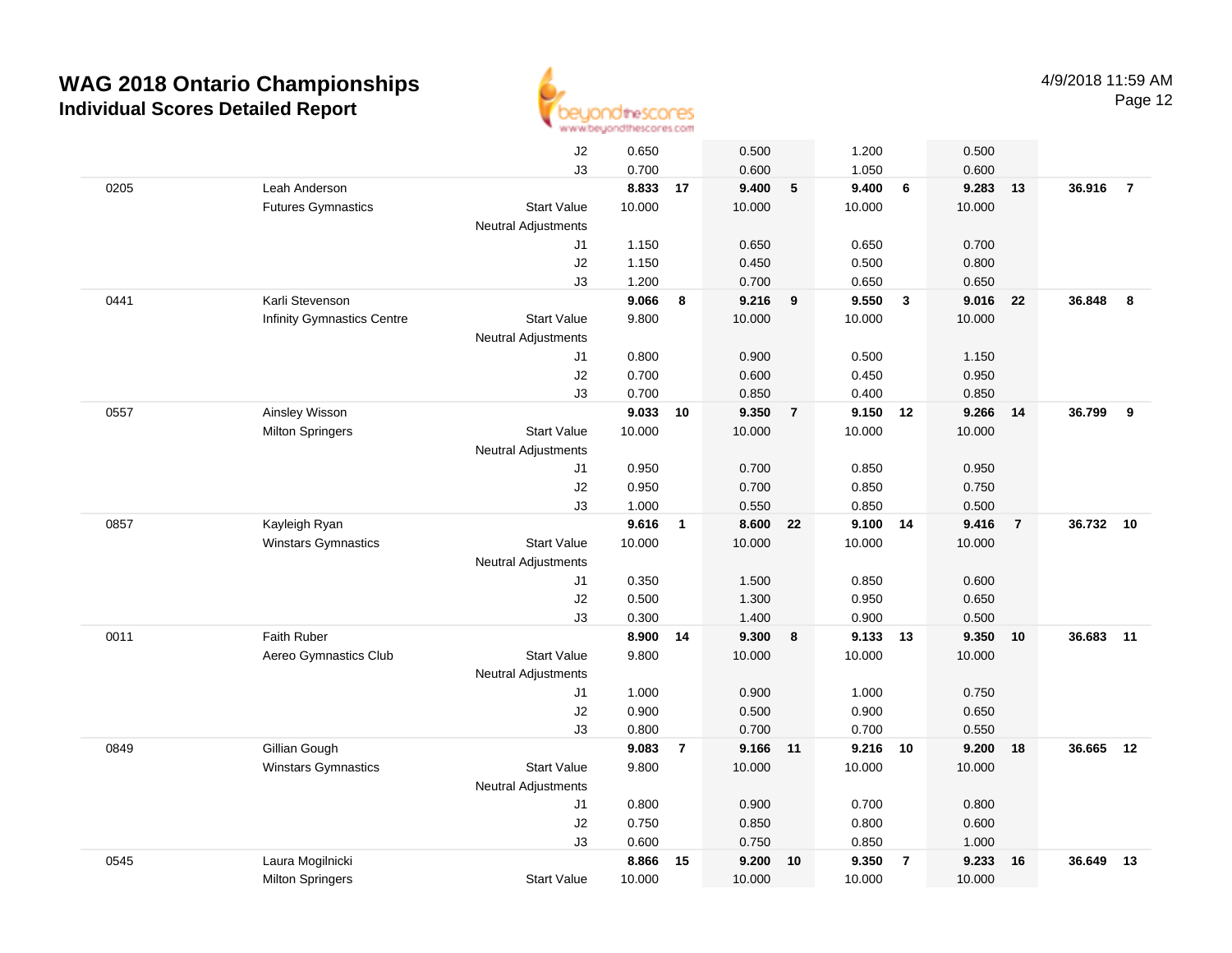

|      |                                                   | <b>Neutral Adjustments</b> |          |    |          |    |          |                |        |                         |           |    |
|------|---------------------------------------------------|----------------------------|----------|----|----------|----|----------|----------------|--------|-------------------------|-----------|----|
|      |                                                   | J1                         | 1.150    |    | 0.900    |    | 0.600    |                | 0.800  |                         |           |    |
|      |                                                   | J2                         | 1.150    |    | 0.650    |    | 0.700    |                | 0.800  |                         |           |    |
|      |                                                   | J3                         | 1.100    |    | 0.850    |    | 0.650    |                | 0.700  |                         |           |    |
| 0669 | Zahra Zeineddine                                  |                            | 8.933    | 12 | 9.166 11 |    | 9.216    | 10             | 9.300  | 12                      | 36.615 14 |    |
|      | <b>Revolution Gymnastics And Sports</b><br>Centre | <b>Start Value</b>         | 10.000   |    | 10.000   |    | 10.000   |                | 10.000 |                         |           |    |
|      |                                                   | <b>Neutral Adjustments</b> |          |    |          |    |          |                |        |                         |           |    |
|      |                                                   | J1                         | 1.150    |    | 0.950    |    | 0.750    |                | 0.700  |                         |           |    |
|      |                                                   | J2                         | 1.000    |    | 0.700    |    | 0.850    |                | 0.800  |                         |           |    |
|      |                                                   | J3                         | 1.050    |    | 0.850    |    | 0.750    |                | 0.600  |                         |           |    |
| 0828 | Nicola Holz                                       |                            | 8.850 16 |    | 8.766 20 |    | 9.533    | $\overline{4}$ | 9.350  | 10                      | 36.499    | 15 |
|      | University of Toronto                             | <b>Start Value</b>         | 10.000   |    | 10.000   |    | 10.000   |                | 10.000 |                         |           |    |
|      |                                                   | <b>Neutral Adjustments</b> |          |    |          |    |          |                |        |                         |           |    |
|      |                                                   | J1                         | 1.150    |    | 1.200    |    | 0.500    |                | 0.800  |                         |           |    |
|      |                                                   | J2                         | 1.150    |    | 1.100    |    | 0.500    |                | 0.500  |                         |           |    |
|      |                                                   | J3                         | 1.150    |    | 1.400    |    | 0.400    |                | 0.650  |                         |           |    |
| 0064 | Anna Kistulinec                                   |                            | 8.933    | 12 | 8.916    | 17 | 9.250    | 9              | 9.183  | 19                      | 36.282    | 16 |
|      | Blenheim-Kent                                     | <b>Start Value</b>         | 10.000   |    | 9.900    |    | 10.000   |                | 10.000 |                         |           |    |
|      |                                                   | Neutral Adjustments        |          |    |          |    |          |                |        |                         |           |    |
|      |                                                   | J1                         | 1.050    |    | 1.150    |    | 0.800    |                | 0.800  |                         |           |    |
|      |                                                   | J2                         | 1.100    |    | 0.800    |    | 0.700    |                | 0.950  |                         |           |    |
|      |                                                   | J3                         | 1.050    |    | 1.000    |    |          |                | 0.700  |                         |           |    |
| 0213 | Madison Dean                                      |                            | 8.916    | 13 | 8.833 18 |    | 9.166 11 |                | 9.350  | 10                      | 36.265    | 17 |
|      | <b>Futures Gymnastics</b>                         | <b>Start Value</b>         | 10.000   |    | 9.700    |    | 10.000   |                | 10.000 |                         |           |    |
|      |                                                   | <b>Neutral Adjustments</b> |          |    |          |    |          |                |        |                         |           |    |
|      |                                                   | J1                         | 0.950    |    | 0.850    |    | 0.850    |                | 0.650  |                         |           |    |
|      |                                                   | J2                         | 1.150    |    | 0.750    |    | 0.750    |                | 0.650  |                         |           |    |
|      |                                                   | J3                         | 1.150    |    | 1.000    |    | 0.900    |                | 0.650  |                         |           |    |
| 0031 | Wren Picco                                        |                            | 8.516 20 |    | 8.800 19 |    | 9.450    | $5\phantom{1}$ | 9.350  | 10                      | 36.116 18 |    |
|      | <b>Alliston Gymnastics Club</b>                   | <b>Start Value</b>         | 9.800    |    | 10.000   |    | 10.000   |                | 10.000 |                         |           |    |
|      |                                                   | <b>Neutral Adjustments</b> |          |    |          |    |          |                |        |                         |           |    |
|      |                                                   | J1                         | 1.250    |    | 1.400    |    | 0.550    |                | 0.800  |                         |           |    |
|      |                                                   | J2                         | 1.200    |    | 1.000    |    | 0.650    |                | 0.550  |                         |           |    |
|      |                                                   | J3                         | 1.400    |    | 1.200    |    | 0.450    |                | 0.600  |                         |           |    |
| 0474 | Kate Michelberger                                 |                            | 8.750    | 19 | 9.033    | 16 | 8.850    | 19             | 9.483  | $\overline{\mathbf{4}}$ | 36.116    | 18 |
|      | <b>KSG Aurora</b>                                 | <b>Start Value</b>         | 9.800    |    | 10.000   |    | 10.000   |                | 10.000 |                         |           |    |
|      |                                                   | <b>Neutral Adjustments</b> |          |    |          |    |          |                |        |                         |           |    |
|      |                                                   | J1                         | 1.000    |    | 0.850    |    | 1.350    |                | 0.650  |                         |           |    |
|      |                                                   | J2                         | 1.150    |    | 1.150    |    | 1.050    |                | 0.400  |                         |           |    |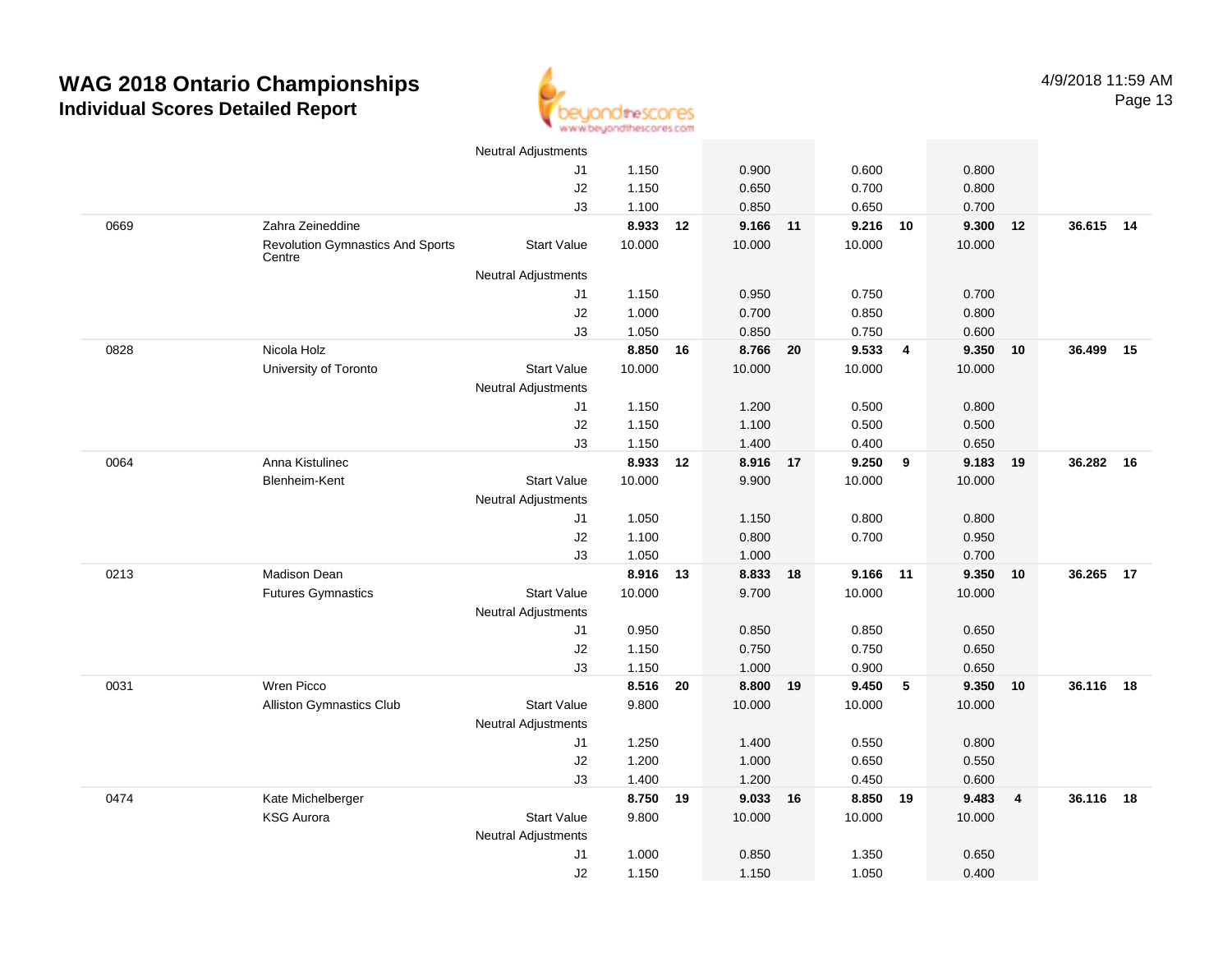

Page 14

|      |                                    | J3                         | 1.000  |    | 0.900  |              | 1.050    |    | 0.500  |              |           |      |
|------|------------------------------------|----------------------------|--------|----|--------|--------------|----------|----|--------|--------------|-----------|------|
| 0591 | Rachel Van Namen                   |                            | 9.016  | 11 | 9.050  | 15           | 8.750    | 20 | 9.266  | 14           | 36.082 19 |      |
|      | Northern Stars                     | <b>Start Value</b>         | 10.000 |    | 10.000 |              | 10.000   |    | 10.000 |              |           |      |
|      |                                    | Neutral Adjustments        |        |    |        |              |          |    |        |              |           |      |
|      |                                    | J1                         | 1.000  |    | 0.900  |              | 1.200    |    | 0.800  |              |           |      |
|      |                                    | J2                         | 0.950  |    | 1.100  |              | 1.250    |    | 0.800  |              |           |      |
|      |                                    | J3                         | 1.000  |    | 0.850  |              | 1.300    |    | 0.600  |              |           |      |
| 0871 | Greta Robinson                     |                            | 9.216  | 5  | 8.650  | 21           | 9.016 15 |    | 9.116  | 20           | 35.998    | - 20 |
|      | <b>World Class Gymnastics</b>      | <b>Start Value</b>         | 10.000 |    | 10.000 |              | 10.000   |    | 10.000 |              |           |      |
|      |                                    | Neutral Adjustments        |        |    |        |              |          |    |        |              |           |      |
|      |                                    | J1                         | 0.850  |    | 1.400  |              | 1.050    |    | 0.850  |              |           |      |
|      |                                    | J <sub>2</sub>             | 0.700  |    | 1.350  |              | 0.950    |    | 0.900  |              |           |      |
|      |                                    | J3                         | 0.800  |    | 1.300  |              | 0.950    |    | 0.900  |              |           |      |
| 0227 | Rachel Mendonza                    |                            | 8.266  | 21 | 9.383  | 6            | 8.566    | 22 | 9.500  | $\mathbf{3}$ | 35.715 21 |      |
|      | <b>Futures Gymnastics</b>          | <b>Start Value</b>         | 9.800  |    | 10.000 |              | 9.500    |    | 10.000 |              |           |      |
|      |                                    | <b>Neutral Adjustments</b> |        |    |        |              |          |    |        |              |           |      |
|      |                                    | J1                         | 1.650  |    | 0.550  |              | 0.950    |    | 0.450  |              |           |      |
|      |                                    | J2                         | 1.350  |    | 0.600  |              | 0.850    |    | 0.600  |              |           |      |
|      |                                    | J3                         | 1.600  |    | 0.700  |              | 1.000    |    | 0.450  |              |           |      |
| 0391 | Emma Pimentel                      |                            | 8.783  | 18 | 9.133  | 12           | 8.483 23 |    | 9.250  | 15           | 35.649 22 |      |
|      | Gymnastics Mississauga             | <b>Start Value</b>         | 10.000 |    | 10.000 |              | 10.000   |    | 10.000 |              |           |      |
|      |                                    | Neutral Adjustments        |        |    |        |              |          |    |        |              |           |      |
|      |                                    | J1                         | 1.250  |    | 0.750  |              | 1.650    |    | 0.800  |              |           |      |
|      |                                    | J2                         | 1.200  |    | 1.000  |              | 1.450    |    | 0.750  |              |           |      |
|      |                                    | J3                         | 1.200  |    | 0.850  |              | 1.450    |    | 0.700  |              |           |      |
| 0198 | Maryn Low                          |                            | 8.833  | 17 | 9.450  | $\mathbf{3}$ | 7.933    | 27 | 9.383  | 9            | 35.599    | 23   |
|      | <b>Evolution Gymnastics Aurora</b> | <b>Start Value</b>         | 9.500  |    | 10.000 |              | 10.000   |    | 10.000 |              |           |      |
|      |                                    | Neutral Adjustments        |        |    |        |              |          |    |        |              |           |      |
|      |                                    | J1                         | 0.700  |    | 0.650  |              | 2.150    |    | 0.700  |              |           |      |
|      |                                    | J2                         | 0.800  |    | 0.500  |              | 2.200    |    | 0.600  |              |           |      |
|      |                                    | J3                         | 0.500  |    | 0.500  |              | 1.850    |    | 0.550  |              |           |      |
| 0381 | Jordan Duff                        |                            | 8.783  | 18 | 9.416  | 4            | 8.383 24 |    | 8.866  | 24           | 35.448 24 |      |
|      | Gymnastics Mississauga             | <b>Start Value</b>         | 10.000 |    | 10.000 |              | 10.000   |    | 10.000 |              |           |      |
|      |                                    | Neutral Adjustments        |        |    |        |              |          |    |        |              |           |      |
|      |                                    | J1                         | 1.200  |    | 0.600  |              | 1.600    |    | 1.150  |              |           |      |
|      |                                    | J2                         | 1.250  |    | 0.650  |              | 1.550    |    | 1.150  |              |           |      |
|      |                                    | J3                         | 1.200  |    | 0.500  |              | 1.700    |    | 1.100  |              |           |      |
| 0587 | Lauren Bell                        |                            | 8.933  | 12 | 8.583  | 23           | 8.650 21 |    | 9.233  | 16           | 35.399    | - 25 |
|      | <b>Northern Stars</b>              | <b>Start Value</b>         | 9.800  |    | 9.700  |              | 10.000   |    | 10.000 |              |           |      |
|      |                                    | <b>Neutral Adjustments</b> |        |    |        |              |          |    |        |              |           |      |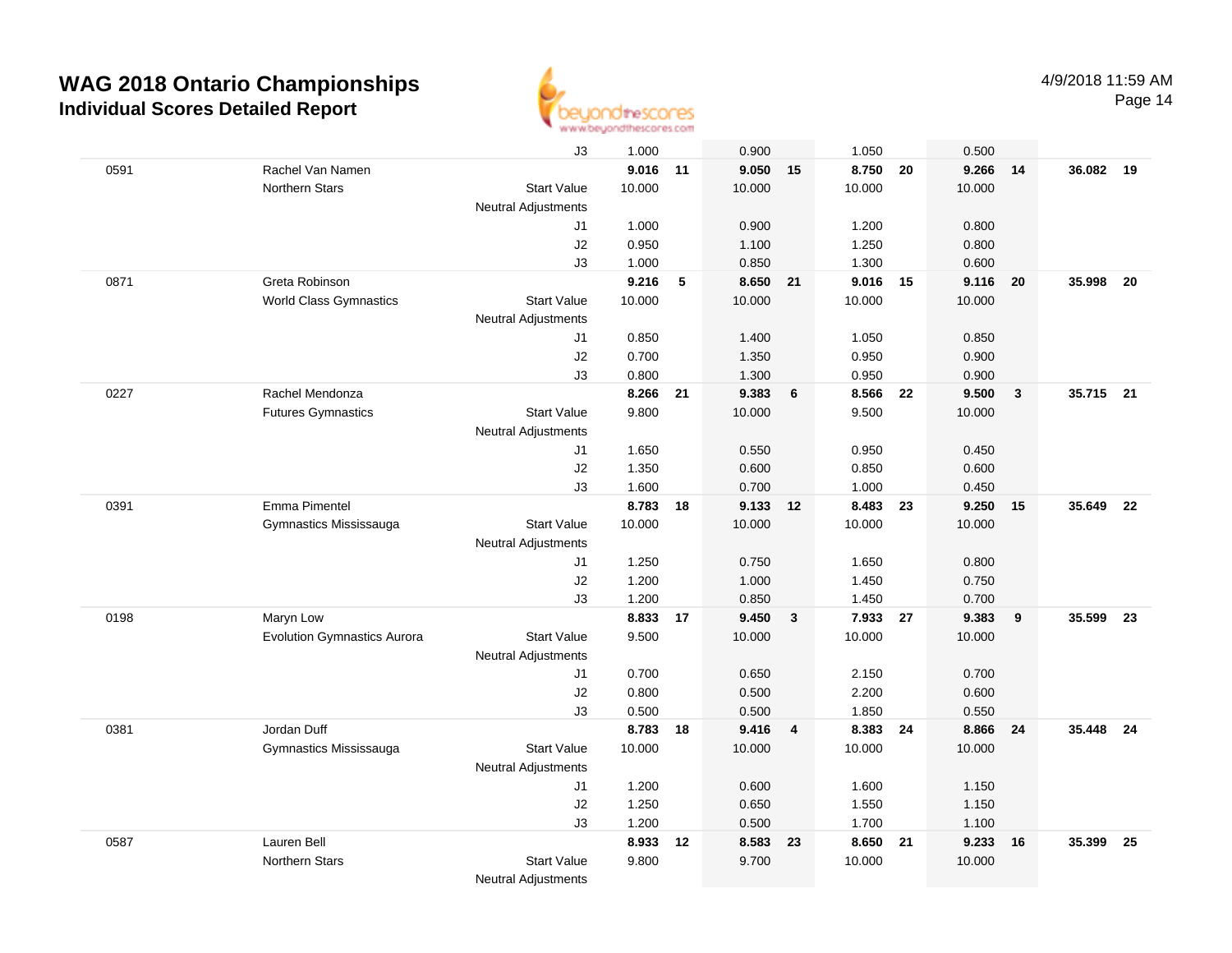

|      |                               | J1                         | 0.900        |                          | 1.350    |    | 1.300    |                | 0.650  |                         |           |      |
|------|-------------------------------|----------------------------|--------------|--------------------------|----------|----|----------|----------------|--------|-------------------------|-----------|------|
|      |                               | J2                         | 0.800        |                          | 0.900    |    | 1.200    |                | 0.850  |                         |           |      |
|      |                               | J3                         | 0.900        |                          | 1.100    |    | 1.550    |                | 0.800  |                         |           |      |
| 0069 | <b>Trinity Morningstar</b>    |                            | 8.233        | 22                       | 9.050    | 15 | 8.966    | 16             | 9.100  | 21                      | 35.349    | - 26 |
|      | <b>Bluewater</b>              | <b>Start Value</b>         | 9.000        |                          | 10.000   |    | 10.000   |                | 10.000 |                         |           |      |
|      |                               | <b>Neutral Adjustments</b> |              |                          |          |    |          |                |        |                         |           |      |
|      |                               | J1                         | 0.800        |                          | 1.000    |    | 0.900    |                | 1.050  |                         |           |      |
|      |                               | J2                         | 0.700        |                          | 0.850    |    | 1.100    |                | 0.950  |                         |           |      |
|      |                               | J3                         | 0.800        |                          | 1.000    |    | 1.100    |                | 0.700  |                         |           |      |
| 0742 | Rielle Bonne                  |                            | 8.066        | 23                       | 9.083    | 14 | 8.883    | 17             | 9.233  | 16                      | 35.265 27 |      |
|      | <b>TGI</b>                    | <b>Start Value</b>         | 9.000        |                          | 10.000   |    | 10.000   |                | 10.000 |                         |           |      |
|      |                               | Neutral Adjustments        |              |                          |          |    |          |                |        |                         |           |      |
|      |                               | J1                         | 0.950        |                          | 0.850    |    | 1.150    |                | 0.900  |                         |           |      |
|      |                               | J2                         | 0.850        |                          | 1.000    |    | 1.150    |                | 0.600  |                         |           |      |
|      |                               | J3                         | 1.000        |                          | 0.900    |    | 1.050    |                | 0.800  |                         |           |      |
| 0677 | Emma Shanfield                |                            | 8.833        | 17                       | 8.500 24 |    | 8.150 25 |                | 9.333  | 11                      | 34.816 28 |      |
|      | Richmond Hill Gymnastics Club | <b>Start Value</b>         | 9.800        |                          | 10.000   |    | 9.500    |                | 10.000 |                         |           |      |
|      |                               | <b>Neutral Adjustments</b> |              |                          |          |    |          |                |        |                         |           |      |
|      |                               | J <sub>1</sub>             | 1.050        |                          | 1.450    |    | 1.500    |                | 0.700  |                         |           |      |
|      |                               | J2                         | 0.900        |                          | 1.450    |    | 1.200    |                | 0.750  |                         |           |      |
|      |                               | J3                         | 0.950        |                          | 1.600    |    | 1.350    |                | 0.550  |                         |           |      |
| 0882 | Elizabeth Brown               |                            | 8.066        | 23                       | 6.766    | 26 | 8.100    | 26             | 9.000  | 23                      | 31.932    | 29   |
|      | <b>GCGC Gymnastics</b>        | <b>Start Value</b>         | 9.000        |                          | 9.700    |    | 9.500    |                | 10.000 |                         |           |      |
|      |                               | <b>Neutral Adjustments</b> |              |                          |          |    |          |                |        |                         |           |      |
|      |                               | J1                         | 1.000        |                          | 2.800    |    | 1.300    |                | 1.100  |                         |           |      |
|      |                               | J2                         | 0.800        |                          | 2.800    |    | 1.350    |                | 0.900  |                         |           |      |
|      |                               | J3                         | 1.000        |                          | 3.200    |    | 1.550    |                | 1.000  |                         |           |      |
| 0002 | Sofia Cosentino               |                            | <b>X.XXX</b> | $\overline{\phantom{a}}$ | 8.333    | 25 | 9.566    | $\overline{2}$ | 9.500  | $\overline{\mathbf{3}}$ | 27.399    | 30   |
|      | <b>Adrenaline Gymnastics</b>  | <b>Start Value</b>         |              |                          | 9.900    |    | 10.000   |                | 10.000 |                         |           |      |
|      |                               | <b>Neutral Adjustments</b> |              |                          |          |    |          |                |        |                         |           |      |
|      |                               | J1                         |              |                          | 1.700    |    | 0.400    |                | 0.600  |                         |           |      |
|      |                               | J2                         |              |                          | 1.550    |    | 0.400    |                | 0.500  |                         |           |      |
|      |                               |                            |              |                          |          |    |          |                |        |                         |           |      |

### **Gymnastics Ontario Level 8**

| ID   | League ID | <b>Name</b>             |                    | VT     | UB     | <b>BB</b> |    | <b>FX</b> | AA     |  |
|------|-----------|-------------------------|--------------------|--------|--------|-----------|----|-----------|--------|--|
| 0458 |           | <b>Madison Capretta</b> |                    | 9.183  | 9.766  | 9.183     | 10 | 9.450     | 37.582 |  |
|      |           | Kanata GymnoSphere      | <b>Start Value</b> | 10.000 | 10.000 | 10.000    |    | 10.000    |        |  |

**All Around - Age 15**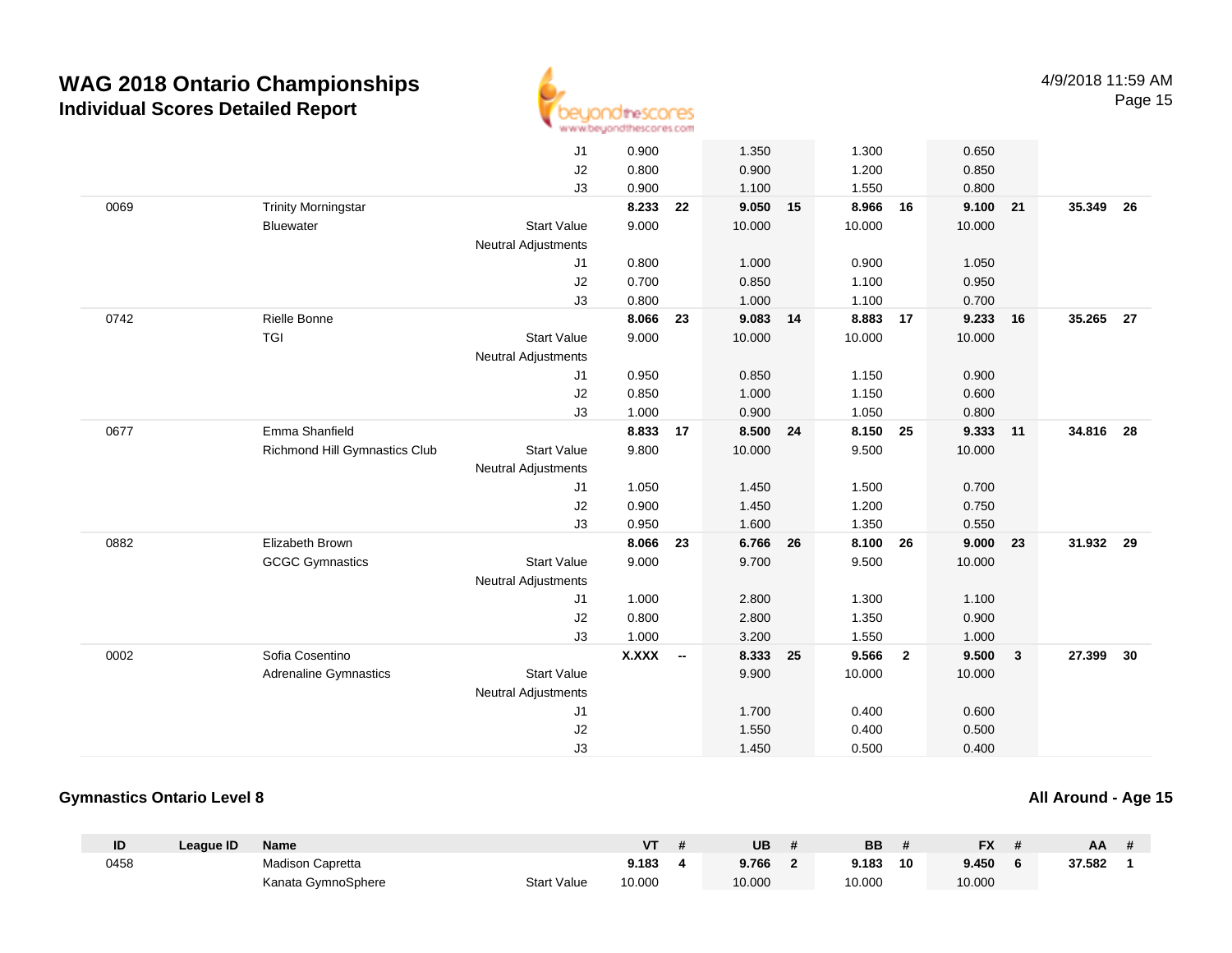

|      |                                  | <b>Neutral Adjustments</b> |          |                |          |                         |          |                         |        |                |          |                         |
|------|----------------------------------|----------------------------|----------|----------------|----------|-------------------------|----------|-------------------------|--------|----------------|----------|-------------------------|
|      |                                  | J1                         | 0.750    |                | 0.250    |                         | 0.850    |                         | 0.600  |                |          |                         |
|      |                                  | J2                         | 0.900    |                | 0.250    |                         | 0.900    |                         | 0.550  |                |          |                         |
|      |                                  | J3                         | 0.800    |                | 0.200    |                         | 0.700    |                         | 0.500  |                |          |                         |
| 0781 | Alicia Ricketts                  |                            | 9.083    | $\overline{7}$ | 9.333    | 6                       | 9.333    | 9                       | 9.750  | $\mathbf{1}$   | 37.499   | $\overline{\mathbf{2}}$ |
|      | <b>Tristar Gymnastics Club</b>   | <b>Start Value</b>         | 10.000   |                | 10.000   |                         | 10.000   |                         | 10.000 |                |          |                         |
|      |                                  | Neutral Adjustments        |          |                |          |                         |          |                         |        |                |          |                         |
|      |                                  | J1                         | 1.000    |                | 0.750    |                         | 0.700    |                         | 0.200  |                |          |                         |
|      |                                  | J2                         | 0.850    |                | 0.650    |                         | 0.700    |                         | 0.150  |                |          |                         |
|      |                                  | J3                         | 0.900    |                | 0.600    |                         | 0.600    |                         | 0.400  |                |          |                         |
| 0733 | Jessica French                   |                            | 9.283    | $\mathbf{2}$   | 9.366    | $-5$                    | 9.350    | 8                       | 9.433  | $\overline{7}$ | 37.432 3 |                         |
|      | <b>Synergy Gymnastics</b>        | <b>Start Value</b>         | 10.000   |                | 10.000   |                         | 10.000   |                         | 10.000 |                |          |                         |
|      |                                  | <b>Neutral Adjustments</b> |          |                |          |                         |          |                         |        |                |          |                         |
|      |                                  | J1                         | 0.650    |                | 0.700    |                         | 0.650    |                         | 0.600  |                |          |                         |
|      |                                  | J2                         | 0.850    |                | 0.700    |                         | 0.700    |                         | 0.500  |                |          |                         |
|      |                                  | J3                         | 0.650    |                | 0.500    |                         | 0.600    |                         | 0.600  |                |          |                         |
| 0800 | Lexie Delisle                    |                            | 8.783 13 |                | 9.533    | $\overline{\mathbf{4}}$ | 9.500    | $\overline{4}$          | 9.550  | $\mathbf{3}$   | 37.366   | $\overline{4}$          |
|      | <b>Twisters Gymnastics Club</b>  | <b>Start Value</b>         | 10.000   |                | 10.000   |                         | 10.000   |                         | 10.000 |                |          |                         |
|      |                                  | <b>Neutral Adjustments</b> |          |                |          |                         |          |                         |        |                |          |                         |
|      |                                  | J1                         | 1.200    |                | 0.550    |                         | 0.450    |                         | 0.400  |                |          |                         |
|      |                                  | J2                         | 1.250    |                | 0.400    |                         | 0.500    |                         | 0.450  |                |          |                         |
|      |                                  | J3                         | 1.200    |                | 0.450    |                         | 0.550    |                         | 0.500  |                |          |                         |
| 0639 | Paige Busby                      |                            | 8.883    | 11             | 9.083    | 12                      | 9.600    | $\overline{1}$          | 9.483  | 5              | 37.049   | 5                       |
|      | <b>Pickering Athletic Centre</b> | <b>Start Value</b>         | 10.000   |                | 10.000   |                         | 10.000   |                         | 10.000 |                |          |                         |
|      |                                  | <b>Neutral Adjustments</b> |          |                |          |                         |          |                         |        |                |          |                         |
|      |                                  | J1                         | 1.050    |                | 0.950    |                         | 0.400    |                         | 0.600  |                |          |                         |
|      |                                  | J2                         | 1.200    |                | 1.000    |                         | 0.350    |                         | 0.400  |                |          |                         |
|      |                                  | J3                         | 1.100    |                | 0.800    |                         | 0.450    |                         | 0.550  |                |          |                         |
| 0318 | Mikayla Wolfe                    |                            | 8.950    | 9              | 9.316    | $\overline{7}$          | 9.150 11 |                         | 9.550  | 3              | 36.966   | 6                       |
|      | <b>Global Gymnastics</b>         | <b>Start Value</b>         | 10.000   |                | 10.000   |                         | 10.000   |                         | 10.000 |                |          |                         |
|      |                                  | <b>Neutral Adjustments</b> |          |                |          |                         |          |                         |        |                |          |                         |
|      |                                  | J1                         | 1.150    |                | 0.650    |                         | 0.700    |                         | 0.400  |                |          |                         |
|      |                                  | J2                         | 1.100    |                | 0.750    |                         | 1.000    |                         | 0.500  |                |          |                         |
|      |                                  | J3                         | 0.900    |                | 0.650    |                         | 0.850    |                         |        |                |          |                         |
| 0221 | Hannah Jones                     |                            | 8.933    | 10             | 9.100 11 |                         | 9.516    | $\overline{\mathbf{3}}$ | 9.216  | 15             | 36.765   | $\overline{7}$          |
|      | <b>Futures Gymnastics</b>        | <b>Start Value</b>         | 10.000   |                | 10.000   |                         | 10.000   |                         | 10.000 |                |          |                         |
|      |                                  | <b>Neutral Adjustments</b> |          |                |          |                         |          |                         |        |                |          |                         |
|      |                                  | J1                         | 1.000    |                | 0.900    |                         | 0.450    |                         | 0.900  |                |          |                         |
|      |                                  | J2                         | 1.100    |                | 0.800    |                         | 0.500    |                         | 0.600  |                |          |                         |
|      |                                  | J3                         | 1.100    |                | 1.000    |                         | 0.500    |                         | 0.850  |                |          |                         |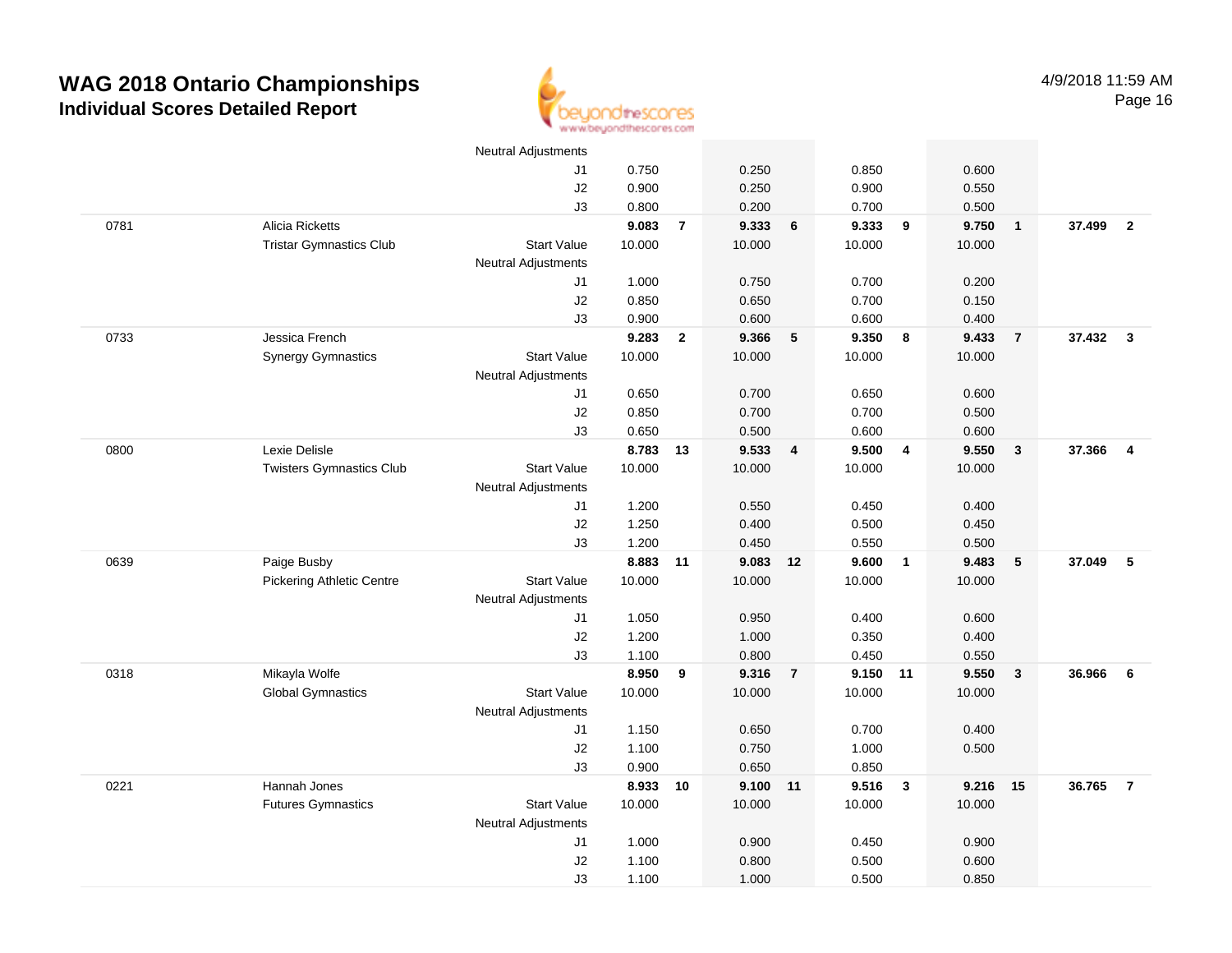

Page 17

| 0464 | <b>Emily Taylor</b>             |                            | 8.300          | 17 | 9.583          | $\mathbf{3}$            | 9.466          | 5              | 9.416          | 8              | 36.765    | - 7 |
|------|---------------------------------|----------------------------|----------------|----|----------------|-------------------------|----------------|----------------|----------------|----------------|-----------|-----|
|      | Kawartha Gymnastics             | <b>Start Value</b>         | 9.000          |    | 10.000         |                         | 10.000         |                | 10.000         |                |           |     |
|      |                                 | <b>Neutral Adjustments</b> |                |    |                |                         |                |                |                |                |           |     |
|      |                                 | J1                         | 0.650          |    | 0.400          |                         | 0.500          |                | 0.450          |                |           |     |
|      |                                 | J2                         | 0.850          |    | 0.350          |                         | 0.400          |                | 0.600          |                |           |     |
|      |                                 | J3                         | 0.600          |    | 0.500          |                         | 0.700          |                | 0.700          |                |           |     |
| 0574 | Laura White                     |                            | 7.816          | 20 | 9.800          | $\overline{1}$          | 9.383          | - 6            | 9.516          | $\overline{4}$ | 36.515    | - 8 |
|      | Niagara Acro Cats               | <b>Start Value</b>         | 9.000          |    | 10.000         |                         | 10.000         |                | 10.000         |                |           |     |
|      |                                 | <b>Neutral Adjustments</b> |                |    |                |                         |                |                |                |                |           |     |
|      |                                 | J1                         | 1.200          |    | 0.200          |                         | 0.650          |                | 0.550          |                |           |     |
|      |                                 | J2                         | 1.150          |    | 0.200          |                         | 0.500          |                | 0.400          |                |           |     |
| 0210 | Lauren Burnham                  | J3                         | 1.200<br>9.116 | 6  | 0.200<br>9.283 | $\overline{\mathbf{8}}$ | 0.700<br>8.666 | 18             | 0.500<br>9.416 | 8              | 36.481    | 9   |
|      | <b>Futures Gymnastics</b>       | <b>Start Value</b>         | 10.000         |    | 10.000         |                         | 10.000         |                | 10.000         |                |           |     |
|      |                                 | <b>Neutral Adjustments</b> |                |    |                |                         |                |                |                |                |           |     |
|      |                                 | J1                         | 0.800          |    | 0.750          |                         | 1.150          |                | 0.550          |                |           |     |
|      |                                 | J2                         | 0.950          |    | 0.600          |                         | 1.350          |                | 0.500          |                |           |     |
|      |                                 | J3                         | 0.900          |    | 0.800          |                         | 1.500          |                | 0.700          |                |           |     |
| 0295 | Hanna Palubeski                 |                            | 8.383          | 16 | 9.333          | 6                       | 9.366          | $\overline{7}$ | 9.350          | 9              | 36.432 10 |     |
|      | <b>Glendon Gymnastics</b>       | <b>Start Value</b>         | 9.500          |    | 10.000         |                         | 10.000         |                | 10.000         |                |           |     |
|      |                                 | <b>Neutral Adjustments</b> |                |    |                |                         |                |                |                |                |           |     |
|      |                                 | J1                         | 1.000          |    | 0.700          |                         | 0.650          |                | 0.600          |                |           |     |
|      |                                 | J2                         | 1.250          |    | 0.600          |                         | 0.700          |                | 0.650          |                |           |     |
|      |                                 | J3                         | 1.100          |    | 0.700          |                         | 0.550          |                | 0.700          |                |           |     |
| 0181 | Lia Katsiroumpas                |                            | 9.066          | 8  | 9.100          | 11                      | 8.916          | 15             | 9.233          | 14             | 36.315    | 11  |
|      | East York Gymnastics            | <b>Start Value</b>         | 10.000         |    | 10.000         |                         | 9.700          |                | 10.000         |                |           |     |
|      |                                 | <b>Neutral Adjustments</b> |                |    |                |                         |                |                |                |                |           |     |
|      |                                 | J1                         | 0.900          |    | 0.800          |                         | 0.700          |                | 0.750          |                |           |     |
|      |                                 | J2                         | 1.000          |    | 0.900          |                         | 0.850          |                | 0.700          |                |           |     |
|      |                                 | J3                         | 0.900          |    | 1.000          |                         | 0.800          |                | 0.850          |                |           |     |
| 0473 | Lauren Lowe                     |                            | 8.783          | 13 | 8.750 14       |                         | 9.550          | $\overline{2}$ | 9.033          | 18             | 36.116 12 |     |
|      | <b>KSG Aurora</b>               | <b>Start Value</b>         | 10.000         |    | 9.700          |                         | 10.000         |                |                |                |           |     |
|      |                                 | <b>Neutral Adjustments</b> |                |    |                |                         |                |                | 10.000         |                |           |     |
|      |                                 | J1                         | 1.150          |    | 0.950          |                         | 0.450          |                | 0.950          |                |           |     |
|      |                                 | J2                         | 1.200          |    | 1.000          |                         | 0.550          |                | 1.050          |                |           |     |
|      |                                 | J3                         | 1.300          |    | 0.900          |                         | 0.350          |                | 0.900          |                |           |     |
| 0286 | Olivia Daniels                  |                            | 8.850          | 12 | 8.883          | 13                      | 8.933          | 14             | 9.300          | 12             | 35.966    | 13  |
|      | Georgian Bay Phoenix Gymnastics | <b>Start Value</b>         | 9.800          |    | 10.000         |                         | 10.000         |                | 10.000         |                |           |     |
|      |                                 | <b>Neutral Adjustments</b> |                |    |                |                         |                |                |                |                |           |     |
|      |                                 | J1                         | 1.000          |    | 0.900          |                         | 1.050          |                | 0.750          |                |           |     |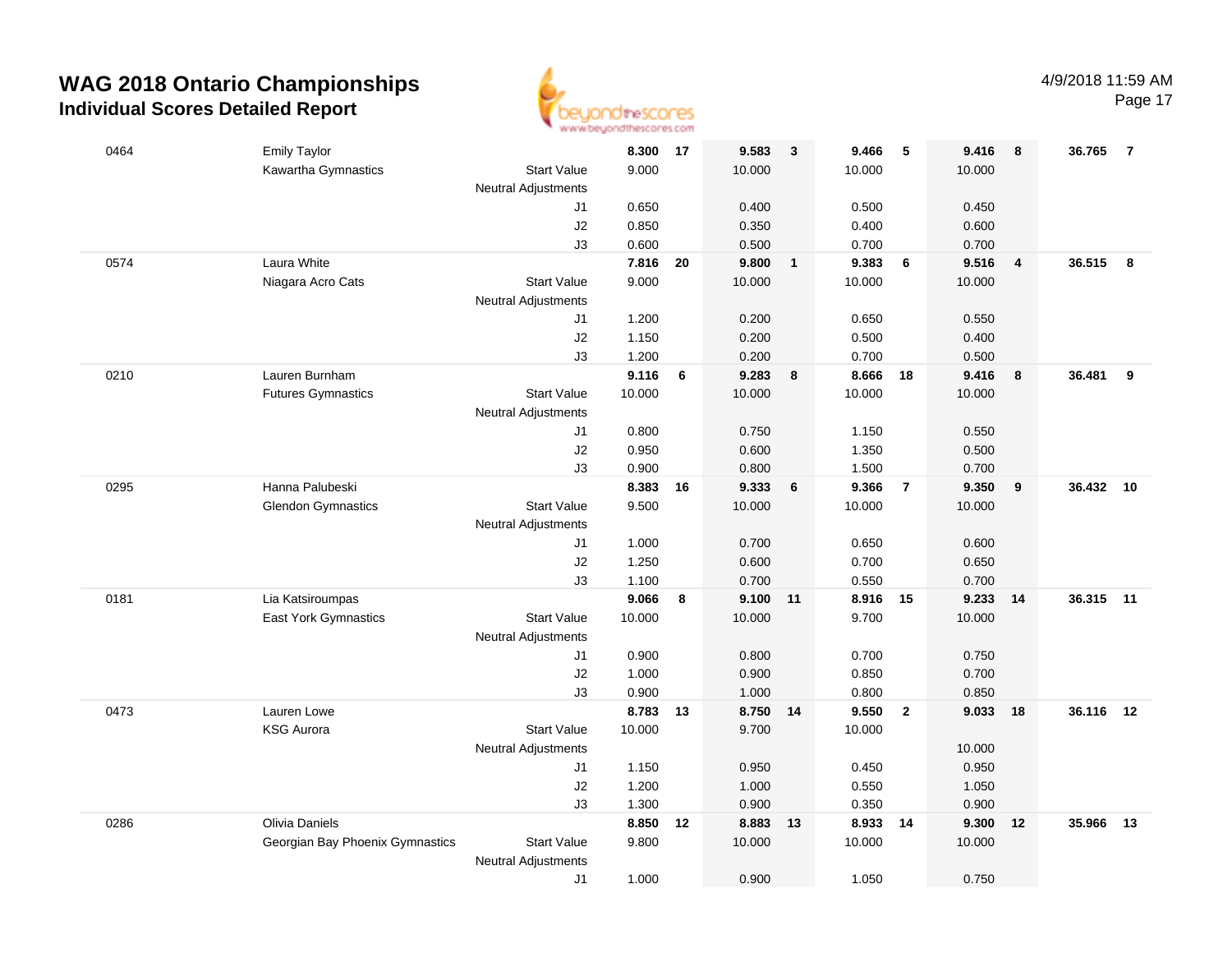

|      |                                   | J2                         | 0.750  |              | 1.150    |    | 1.050    |    | 0.700  |    |           |    |
|------|-----------------------------------|----------------------------|--------|--------------|----------|----|----------|----|--------|----|-----------|----|
|      |                                   | J3                         | 1.100  |              | 1.300    |    | 1.100    |    | 0.650  |    |           |    |
| 0294 | Ashley Malcolm                    |                            | 9.500  | $\mathbf{1}$ | 8.083    | 18 | 8.700    | 17 | 9.233  | 14 | 35.516 14 |    |
|      | <b>Glendon Gymnastics</b>         | <b>Start Value</b>         | 10.000 |              | 10.000   |    | 10.000   |    | 10.000 |    |           |    |
|      |                                   | <b>Neutral Adjustments</b> |        |              |          |    |          |    |        |    |           |    |
|      |                                   | J1                         | 0.600  |              | 1.800    |    | 1.200    |    | 0.750  |    |           |    |
|      |                                   | J2                         | 0.400  |              | 1.850    |    | 1.400    |    | 0.750  |    |           |    |
|      |                                   | J3                         | 0.500  |              | 2.100    |    | 1.300    |    | 0.800  |    |           |    |
| 0407 | Rachel Uguccioni                  |                            | 8.783  | 13           | 8.166    | 17 | 9.066    | 13 | 9.316  | 11 | 35.331 15 |    |
|      | <b>Sudbury Laurels</b>            | <b>Start Value</b>         | 10.000 |              | 9.700    |    | 10.000   |    | 10.000 |    |           |    |
|      |                                   | <b>Neutral Adjustments</b> |        |              |          |    |          |    |        |    |           |    |
|      |                                   | J1                         | 1.100  |              | 1.500    |    | 0.950    |    | 0.650  |    |           |    |
|      |                                   | J2                         | 1.250  |              | 1.500    |    | 0.900    |    | 0.700  |    |           |    |
|      |                                   | J3                         | 1.300  |              | 1.600    |    | 0.950    |    | 0.700  |    |           |    |
| 0651 | Lynden Albert                     |                            | 8.216  | 19           | 9.233    | 9  | 8.766 16 |    | 9.083  | 17 | 35.298    | 16 |
|      | <b>Pulsars Gymnastics Club</b>    | <b>Start Value</b>         | 9.000  |              | 10.000   |    | 10.000   |    | 10.000 |    |           |    |
|      |                                   | Neutral Adjustments        |        |              |          |    |          |    |        |    |           |    |
|      |                                   | J1                         | 0.900  |              | 0.600    |    | 1.400    |    | 0.800  |    |           |    |
|      |                                   | J2                         | 0.650  |              | 0.800    |    | 1.250    |    | 0.950  |    |           |    |
|      |                                   | J3                         | 0.800  |              | 0.900    |    | 1.050    |    | 1.000  |    |           |    |
| 0439 | Kierstin Barkell                  |                            | 8.416  | 15           | 8.466    | 16 | 9.133    | 12 | 9.250  | 13 | 35.265    | 17 |
|      | <b>Infinity Gymnastics Centre</b> | <b>Start Value</b>         | 9.800  |              | 10.000   |    | 10.000   |    | 10.000 |    |           |    |
|      |                                   | <b>Neutral Adjustments</b> |        |              |          |    |          |    |        |    |           |    |
|      |                                   | J1                         | 1.350  |              | 1.500    |    | 0.950    |    | 0.900  |    |           |    |
|      |                                   | J <sub>2</sub>             | 1.500  |              | 1.600    |    | 0.900    |    | 0.650  |    |           |    |
|      |                                   | J3                         | 1.300  |              | 1.500    |    | 0.750    |    | 0.700  |    |           |    |
| 0529 | <b>Catherine Sing</b>             |                            | 9.216  | $\mathbf{3}$ | 7.616    | 20 | 7.683    | 22 | 9.333  | 10 | 33.848    | 18 |
|      | Markham Gymnastics Club           | <b>Start Value</b>         | 10.000 |              | 9.000    |    | 9.500    |    | 10.000 |    |           |    |
|      |                                   | Neutral Adjustments        |        |              |          |    |          |    |        |    |           |    |
|      |                                   | J1                         | 0.800  |              | 1.450    |    | 1.750    |    | 0.650  |    |           |    |
|      |                                   | J2                         | 0.650  |              | 1.300    |    | 1.800    |    | 0.650  |    |           |    |
|      |                                   | J3                         | 0.900  |              | 1.400    |    | 1.900    |    | 0.700  |    |           |    |
| 0395 | Kaila Simon                       |                            | 8.233  | 18           | 8.166 17 |    | 8.300    | 20 | 8.616  | 19 | 33.315 19 |    |
|      | Gymnastics Mississauga            | <b>Start Value</b>         | 9.800  |              | 10.000   |    | 10.000   |    |        |    |           |    |
|      |                                   | <b>Neutral Adjustments</b> |        |              |          |    |          |    | 10.000 |    |           |    |
|      |                                   | J1                         | 1.600  |              | 1.700    |    | 1.750    |    | 1.500  |    |           |    |
|      |                                   | J2                         | 1.600  |              | 1.800    |    | 1.800    |    | 1.350  |    |           |    |
|      |                                   | J3                         | 1.500  |              | 2.000    |    | 1.550    |    | 1.300  |    |           |    |
| 0863 | <b>Grace Elford</b>               |                            | 8.750  | 14           | 7.933    | 19 | 8.033    | 21 | 8.483  | 20 | 33.199    | 20 |
|      | Woodstock Gym Club                | <b>Start Value</b>         | 9.800  |              | 10.000   |    | 10.000   |    | 10.000 |    |           |    |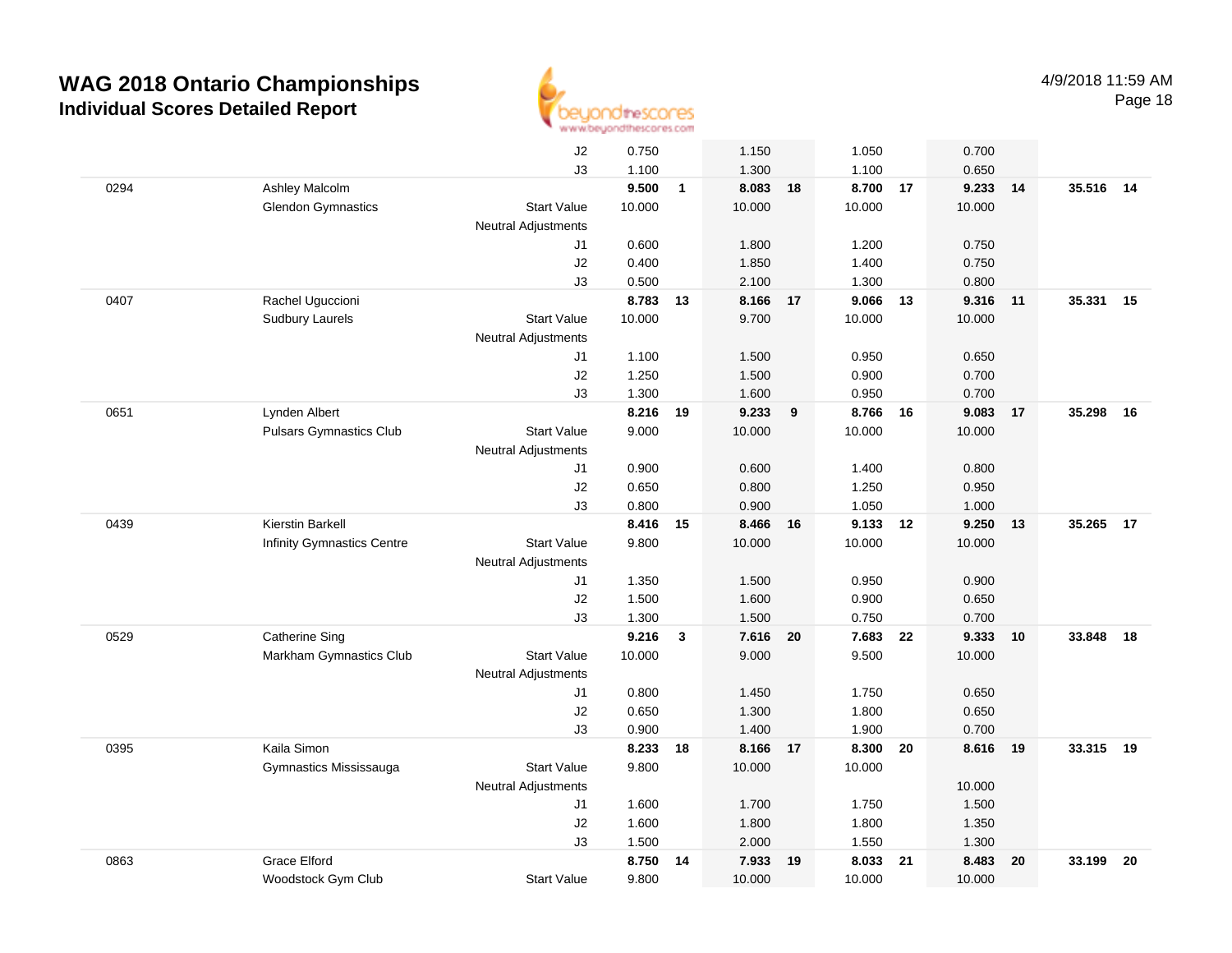

|      |                                | <b>Neutral Adjustments</b> |        |                          |          |             |        |        |                         |           |      |
|------|--------------------------------|----------------------------|--------|--------------------------|----------|-------------|--------|--------|-------------------------|-----------|------|
|      |                                | J1                         | 1.000  |                          | 2.100    | 2.100       |        | 1.600  |                         |           |      |
|      |                                | J2                         | 1.150  |                          | 2.200    | 1.800       |        | 1.550  |                         |           |      |
|      |                                | J3                         | 1.000  |                          | 1.900    | 2.000       |        | 1.400  |                         |           |      |
| 0308 | Maya Kerr                      |                            | 9.133  | 5                        | 9.183    | X.XXX<br>10 | $\sim$ | 9.633  | $\overline{\mathbf{2}}$ | 27.949    | - 21 |
|      | <b>Global Gymnastics</b>       | <b>Start Value</b>         | 10.000 |                          | 10.000   |             |        | 10.000 |                         |           |      |
|      |                                | <b>Neutral Adjustments</b> |        |                          |          |             |        |        |                         |           |      |
|      |                                | J1                         | 0.750  |                          | 0.850    |             |        | 0.350  |                         |           |      |
|      |                                | J2                         | 0.950  |                          | 0.900    |             |        | 0.350  |                         |           |      |
|      |                                | J3                         | 0.900  |                          | 0.700    |             |        | 0.400  |                         |           |      |
| 0423 | Dylann Bottos                  |                            | X.XXX  | $\overline{\phantom{a}}$ | 8.516 15 | 8.616 19    |        | 9.150  | 16                      | 26.282 22 |      |
|      | Hamilton Wentworth Regionettes | <b>Start Value</b>         |        |                          | 9.500    | 10.000      |        | 10.000 |                         |           |      |
|      |                                | <b>Neutral Adjustments</b> |        |                          |          |             |        |        |                         |           |      |
|      |                                | J <sub>1</sub>             |        |                          | 1.100    | 1.400       |        | 0.700  |                         |           |      |
|      |                                | J2                         |        |                          | 1.150    | 1.400       |        | 0.700  |                         |           |      |
|      |                                | J3                         |        |                          | 0.700    | 1.350       |        | 1.150  |                         |           |      |

### **Gymnastics Ontario Level 8**

**All Around - Age 16+**

| ID   | League ID | Name                            |                     | <b>VT</b> | #  | <b>UB</b> | #              | <b>BB</b> | #              | <b>FX</b> | #              | $AA$ # |                         |
|------|-----------|---------------------------------|---------------------|-----------|----|-----------|----------------|-----------|----------------|-----------|----------------|--------|-------------------------|
| 0784 |           | Alexa Vigliatore                |                     | 9.200     | 5  | 9.666     | $\overline{2}$ | 9.583     | $\overline{1}$ | 9.400     | 9              | 37.849 | -1                      |
|      |           | <b>Tristar Gymnastics Club</b>  | Start Value         | 10.000    |    | 10.000    |                | 10.000    |                | 10.000    |                |        |                         |
|      |           |                                 | Neutral Adjustments |           |    |           |                |           |                |           |                |        |                         |
|      |           |                                 | J <sub>1</sub>      | 0.850     |    | 0.350     |                | 0.400     |                | 0.650     |                |        |                         |
|      |           |                                 | J2                  | 0.750     |    | 0.350     |                | 0.450     |                | 0.450     |                |        |                         |
|      |           |                                 | J3                  | 0.800     |    | 0.300     |                | 0.400     |                | 0.700     |                |        |                         |
| 0760 | 1028156   | Ella MacPhail                   |                     | 9.433     | -1 | 9.500     | - 5            | 9.366     | - 8            | 9.483     | 5              | 37.782 | $\overline{\mathbf{2}}$ |
|      |           | Trillium GC                     | <b>Start Value</b>  | 10.000    |    | 10.000    |                | 10.000    |                | 10.000    |                |        |                         |
|      |           |                                 | Neutral Adjustments |           |    |           |                |           |                |           |                |        |                         |
|      |           |                                 | J1                  | 0.500     |    | 0.500     |                | 0.550     |                | 0.550     |                |        |                         |
|      |           |                                 | J <sub>2</sub>      | 0.600     |    | 0.550     |                | 0.700     |                | 0.400     |                |        |                         |
|      |           |                                 | J3                  | 0.600     |    | 0.450     |                | 0.650     |                | 0.600     |                |        |                         |
| 0796 |           | Juliet Beam                     |                     | 9.266     | 3  | 9.416     | - 8            | 9.450     | - 5            | 9.566     | $\mathbf{2}$   | 37.698 | 3                       |
|      |           | <b>Twisters Gymnastics Club</b> | Start Value         | 10.000    |    | 10.000    |                | 10.000    |                | 10.000    |                |        |                         |
|      |           |                                 | Neutral Adjustments |           |    |           |                |           |                |           |                |        |                         |
|      |           |                                 | J <sub>1</sub>      | 0.700     |    | 0.600     |                | 0.500     |                | 0.350     |                |        |                         |
|      |           |                                 | J2                  | 0.800     |    | 0.550     |                | 0.650     |                | 0.400     |                |        |                         |
|      |           |                                 | J3                  | 0.700     |    | 0.600     |                | 0.500     |                | 0.550     |                |        |                         |
| 0569 |           | Marina Rose                     |                     | 9.116     | -6 | 9.533     | $\overline{4}$ | 9.450     | 5              | 9.450     | $\overline{7}$ | 37.549 | 4                       |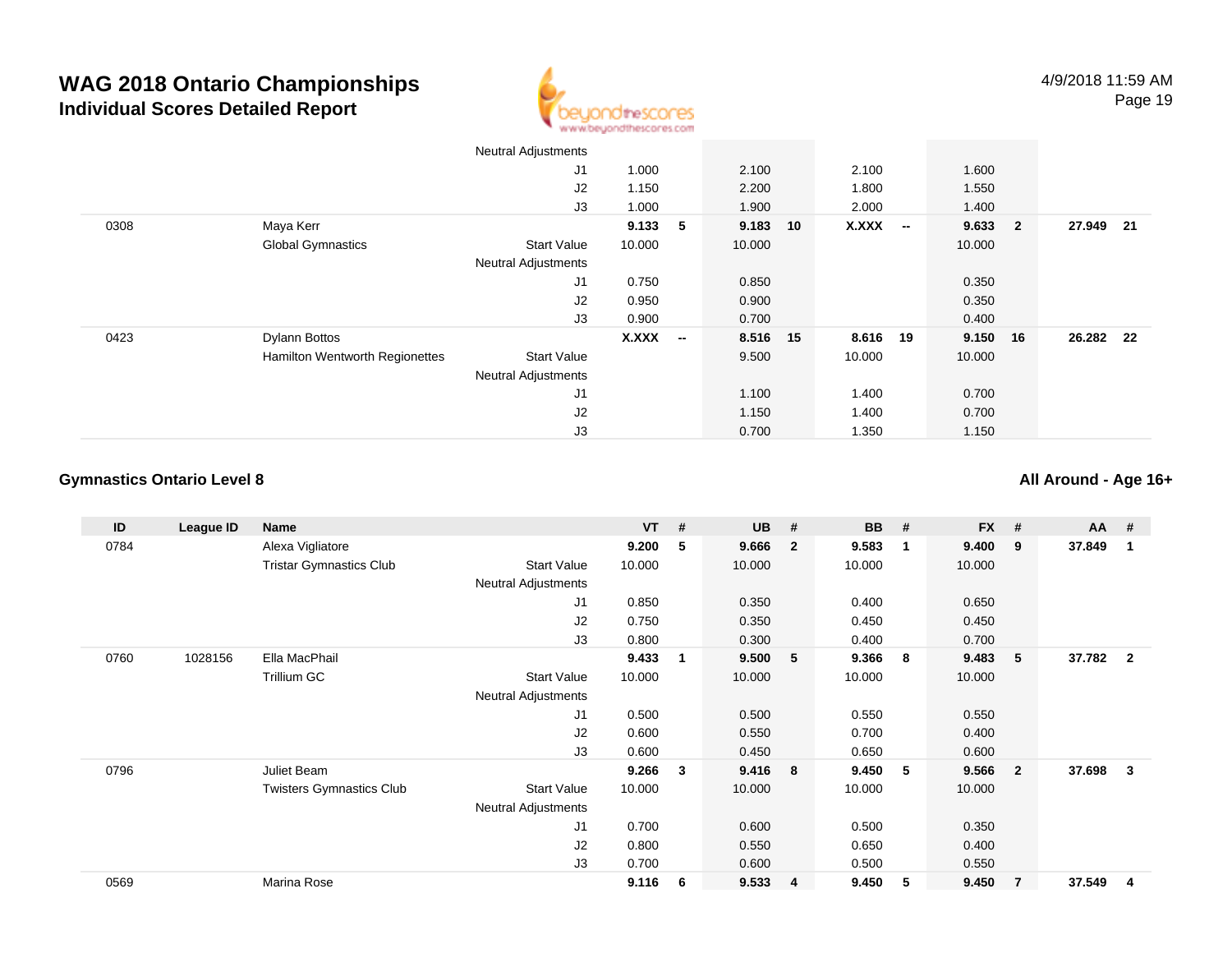

|      | Niagara Acro Cats                 | <b>Start Value</b>         | 10.000         |    | 10.000         |                | 10.000            |                         | 10.000         |                         |          |                |
|------|-----------------------------------|----------------------------|----------------|----|----------------|----------------|-------------------|-------------------------|----------------|-------------------------|----------|----------------|
|      |                                   | <b>Neutral Adjustments</b> | 0.800          |    | 0.400          |                |                   |                         | 0.650          |                         |          |                |
|      |                                   | J1                         |                |    |                |                | 0.600             |                         |                |                         |          |                |
|      |                                   | J2                         | 0.850          |    | 0.400          |                | 0.500             |                         | 0.450          |                         |          |                |
| 0581 | <b>Chloe Theriault</b>            | J3                         | 1.000<br>9.116 | 6  | 0.600<br>9.716 | $\blacksquare$ | 0.550<br>9.116 15 |                         | 0.550<br>9.266 | 16                      | 37.214   | $-5$           |
|      | Niagara Falls Lightning           | <b>Start Value</b>         | 10.000         |    | 10.000         |                | 10.000            |                         | 10.000         |                         |          |                |
|      |                                   | <b>Neutral Adjustments</b> |                |    |                |                |                   |                         |                |                         |          |                |
|      |                                   |                            | 0.900          |    | 0.250          |                | 0.800             |                         | 0.750          |                         |          |                |
|      |                                   | J1<br>J2                   | 0.850          |    | 0.300          |                | 0.850             |                         | 0.700          |                         |          |                |
|      |                                   | J3                         | 0.900          |    | 0.300          |                | 1.000             |                         | 0.750          |                         |          |                |
| 0799 | <b>Rachel Caldwell</b>            |                            | 8.800          | 16 | 9.466          | 6              | 9.083             | 17                      | 9.516          | $\overline{\mathbf{4}}$ | 36.865   | - 6            |
|      | <b>Twisters Gymnastics Club</b>   | <b>Start Value</b>         | 9.800          |    | 10.000         |                | 10.000            |                         | 10.000         |                         |          |                |
|      |                                   | <b>Neutral Adjustments</b> |                |    |                |                |                   |                         |                |                         |          |                |
|      |                                   | J1                         | 1.000          |    | 0.600          |                | 1.050             |                         | 0.600          |                         |          |                |
|      |                                   | J2                         | 1.000          |    | 0.550          |                | 0.950             |                         | 0.350          |                         |          |                |
|      |                                   | J3                         | 1.000          |    | 0.450          |                | 0.750             |                         | 0.500          |                         |          |                |
| 0100 | Olivia Moore                      |                            | 9.216          | 4  | 8.766          | 19             | 9.533             | $\overline{2}$          | 9.325          | 12                      | 36.840   | $\overline{7}$ |
|      | <b>Burlington Gymnastics Club</b> | <b>Start Value</b>         | 10.000         |    | 9.900          |                | 10.000            |                         | 10.000         |                         |          |                |
|      |                                   | <b>Neutral Adjustments</b> |                |    |                |                |                   |                         |                |                         |          |                |
|      |                                   | J1                         | 0.900          |    | 1.300          |                | 0.450             |                         | 0.750          |                         |          |                |
|      |                                   | J2                         | 0.750          |    | 1.000          |                | 0.550             |                         | 0.600          |                         |          |                |
|      |                                   | J3                         | 0.700          |    | 1.100          |                | 0.400             |                         |                |                         |          |                |
| 0626 | Elizabeth Mckee                   |                            | 8.966          | 11 | 9.400          | 9              | 9.066             | 18                      | 9.366          | 10                      | 36.798   | 8              |
|      | <b>Ottawa Gymnastics Centre</b>   | <b>Start Value</b>         | 10.000         |    | 10.000         |                | 10.000            |                         | 10.000         |                         |          |                |
|      |                                   | <b>Neutral Adjustments</b> |                |    |                |                |                   |                         |                |                         |          |                |
|      |                                   | J1                         | 1.100          |    | 0.700          |                | 0.950             |                         | 0.600          |                         |          |                |
|      |                                   | J2                         | 0.900          |    | 0.600          |                | 0.950             |                         | 0.600          |                         |          |                |
|      |                                   | J3                         | 1.100          |    | 0.500          |                | 0.900             |                         | 0.700          |                         |          |                |
| 0292 | Denia Kasikovic                   |                            | 8.716 19       |    | 9.416          | $\bf{8}$       | 9.333             | $\overline{\mathbf{9}}$ | 9.300          | 14                      | 36.765 9 |                |
|      | <b>Glendon Gymnastics</b>         | <b>Start Value</b>         | 9.500          |    | 10.000         |                | 10.000            |                         | 10.000         |                         |          |                |
|      |                                   | Neutral Adjustments        |                |    |                |                |                   |                         |                |                         |          |                |
|      |                                   | J1                         | 0.750          |    | 0.550          |                | 0.650             |                         | 0.650          |                         |          |                |
|      |                                   | J2                         | 0.850          |    | 0.600          |                | 0.800             |                         | 0.750          |                         |          |                |
|      |                                   | J3                         | 0.750          |    | 0.600          |                | 0.550             |                         | 0.700          |                         |          |                |
| 0844 | Alyssa Cowlin                     |                            | 8.716 19       |    | 9.383 10       |                | 9.383             | $\overline{7}$          | 9.250          | 17                      | 36.732   | 10             |
|      | <b>Winstars Gymnastics</b>        | <b>Start Value</b>         | 9.500          |    | 10.000         |                | 10.000            |                         | 10.000         |                         |          |                |
|      |                                   | <b>Neutral Adjustments</b> |                |    |                |                |                   |                         |                |                         |          |                |
|      |                                   | J1                         | 0.750          |    | 0.700          |                | 0.750             |                         | 0.800          |                         |          |                |
|      |                                   | J2                         | 0.800          |    | 0.650          |                | 0.550             |                         | 0.750          |                         |          |                |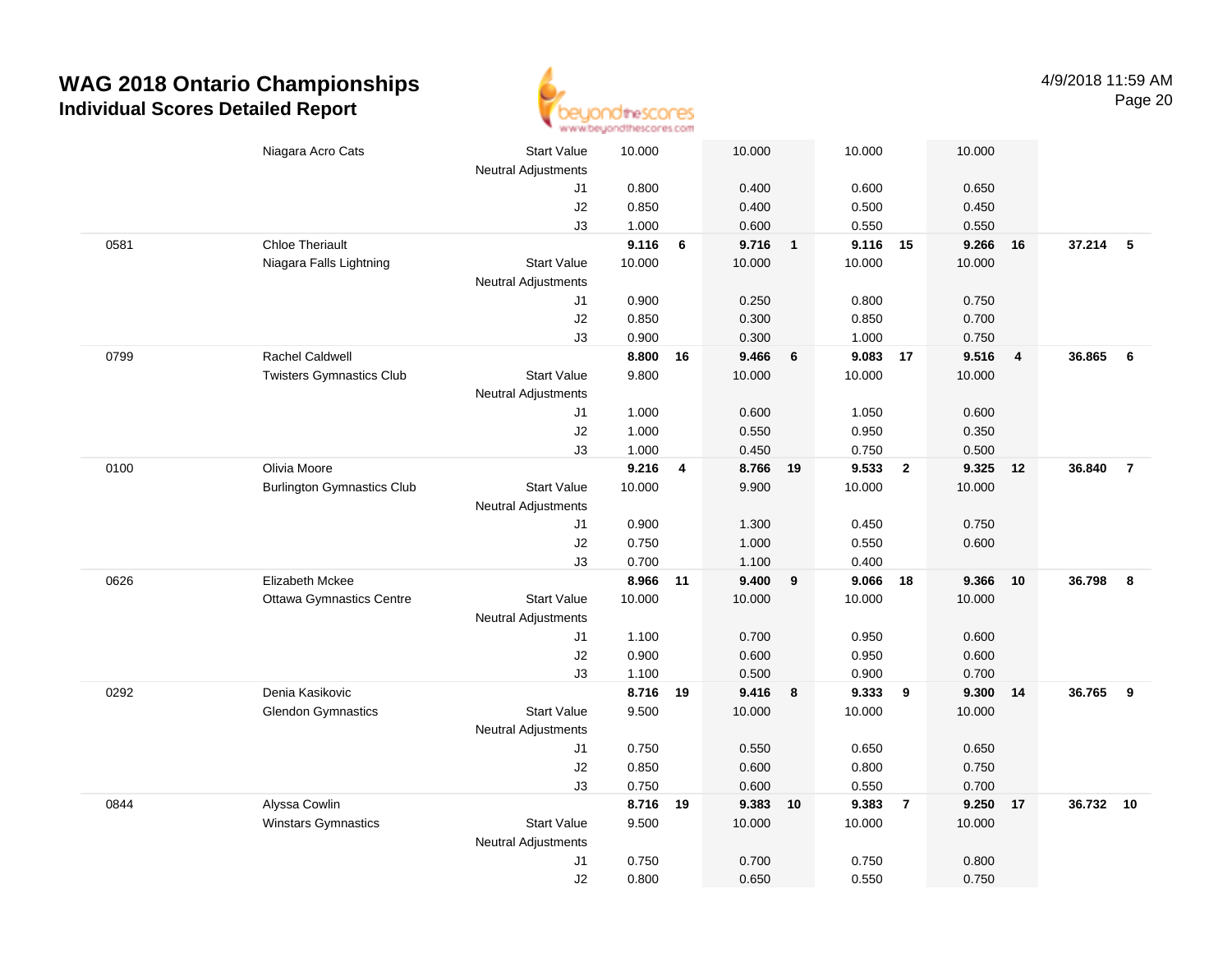

|      |                                   | J3                         | 0.800          |                | 0.500          |                | 0.550             |                         | 0.700          |                         |        |    |
|------|-----------------------------------|----------------------------|----------------|----------------|----------------|----------------|-------------------|-------------------------|----------------|-------------------------|--------|----|
| 0690 | Olivia Moffett                    |                            | 8.933          | 12             | 9.350 11       |                | 8.783 19          |                         | 9.533          | $\overline{\mathbf{3}}$ | 36.599 | 11 |
|      | Scarborough Gym Elites            | <b>Start Value</b>         | 10.000         |                | 10.000         |                | 10.000            |                         | 10.000         |                         |        |    |
|      |                                   | <b>Neutral Adjustments</b> |                |                |                |                |                   |                         |                |                         |        |    |
|      |                                   | J1                         | 1.050          |                | 0.700          |                | 1.100             |                         | 0.550          |                         |        |    |
|      |                                   | J2                         | 1.050          |                | 0.650          |                | 1.350             |                         | 0.350          |                         |        |    |
|      |                                   | J3                         | 1.100          |                | 0.600          |                | 1.200             |                         | 0.500          |                         |        |    |
| 0789 | Julianne Bica                     |                            | 8.366          | 25             | 9.550          | $\mathbf{3}$   | 9.366             | 8                       | 9.316          | 13                      | 36.598 | 12 |
|      | Tumblers                          | <b>Start Value</b>         | 9.500          |                | 10.000         |                | 10.000            |                         |                |                         |        |    |
|      |                                   | Neutral Adjustments        |                |                |                |                |                   |                         | 10.000         |                         |        |    |
|      |                                   | J1                         | 0.900          |                | 0.500          |                | 0.600             |                         | 0.750          |                         |        |    |
|      |                                   | J2                         | 1.300          |                | 0.450          |                | 0.800             |                         | 0.500          |                         |        |    |
|      |                                   | J3                         | 1.200          |                | 0.400          |                | 0.500             |                         | 0.800          |                         |        |    |
| 0096 | Katelyn Kettle                    |                            | 9.050          | 9              | 8.966 17       |                | 9.500             | $\overline{\mathbf{3}}$ | 9.066          | 23                      | 36.582 | 13 |
|      | <b>Burlington Gymnastics Club</b> | <b>Start Value</b>         | 10.000         |                | 10.000         |                | 10.000            |                         | 10.000         |                         |        |    |
|      |                                   | <b>Neutral Adjustments</b> |                |                |                |                |                   |                         |                |                         |        |    |
|      |                                   | J1                         | 1.000          |                | 1.100          |                | 0.500             |                         | 1.050          |                         |        |    |
|      |                                   | J2                         | 1.050          |                | 1.100          |                | 0.600             |                         | 0.800          |                         |        |    |
|      |                                   | J3                         | 0.800          |                | 0.900          |                | 0.400             |                         | 0.950          |                         |        |    |
| 0086 | Jenny Christmas                   |                            | 8.783 17       |                | 9.200 12       |                | 9.233             | 12                      | 9.283          | 15                      | 36.499 | 14 |
|      | <b>Burlington Gymnastics Club</b> | <b>Start Value</b>         | 10.000         |                | 10.000         |                | 10.000            |                         | 10.000         |                         |        |    |
|      |                                   | <b>Neutral Adjustments</b> |                |                |                |                |                   |                         |                |                         |        |    |
|      |                                   | J1                         | 1.100          |                | 0.900          |                | 0.750             |                         | 0.700          |                         |        |    |
|      |                                   | J2                         | 1.150          |                | 0.800          |                | 0.900             |                         | 0.650          |                         |        |    |
|      |                                   | J3                         | 1.400          |                | 0.700          |                | 0.650             |                         | 0.800          |                         |        |    |
| 0137 | Sophia Nizalik                    |                            | 8.633          | 20             | 9.433          | $\overline{7}$ | 9.433             | 6                       | 9.000          | 26                      | 36.499 | 14 |
|      | Corona Competitive                | Start Value                | 9.500          |                | 10.000         |                | 10.000            |                         | 10.000         |                         |        |    |
|      |                                   | <b>Neutral Adjustments</b> |                |                |                |                |                   |                         |                |                         |        |    |
|      |                                   | J1                         | 0.800          |                | 0.500          |                | 0.600             |                         | 1.000          |                         |        |    |
|      |                                   | J2                         | 0.900          |                | 0.500<br>0.700 |                | 0.600             |                         | 1.100          |                         |        |    |
| 0431 | Alyssa Scott                      | J3                         | 0.900<br>9.116 | 6              | 8.583 23       |                | 0.500<br>9.300 10 |                         | 0.900<br>9.466 | 6                       | 36.465 | 15 |
|      | Hamilton Wentworth Regionettes    | <b>Start Value</b>         | 10.000         |                | 9.400          |                | 10.000            |                         | 10.000         |                         |        |    |
|      |                                   |                            |                |                |                |                |                   |                         |                |                         |        |    |
|      |                                   | <b>Neutral Adjustments</b> | 0.950          |                | 1.000          |                |                   |                         |                |                         |        |    |
|      |                                   | J1<br>J2                   | 0.900          |                | 0.750          |                | 0.750<br>0.750    |                         | 0.600<br>0.500 |                         |        |    |
|      |                                   | J3                         | 0.800          |                | 0.700          |                | 0.600             |                         | 0.500          |                         |        |    |
| 0585 | <b>Emily Mah</b>                  |                            | 9.100          | $\overline{7}$ | 9.133          | 15             | 8.550             | 22                      | 9.316          | 13                      | 36.099 | 16 |
|      | North Bay Gymtrix                 | <b>Start Value</b>         | 10.000         |                | 10.000         |                | 9.500             |                         | 10.000         |                         |        |    |
|      |                                   | <b>Neutral Adjustments</b> |                |                |                |                |                   |                         |                |                         |        |    |
|      |                                   |                            |                |                |                |                |                   |                         |                |                         |        |    |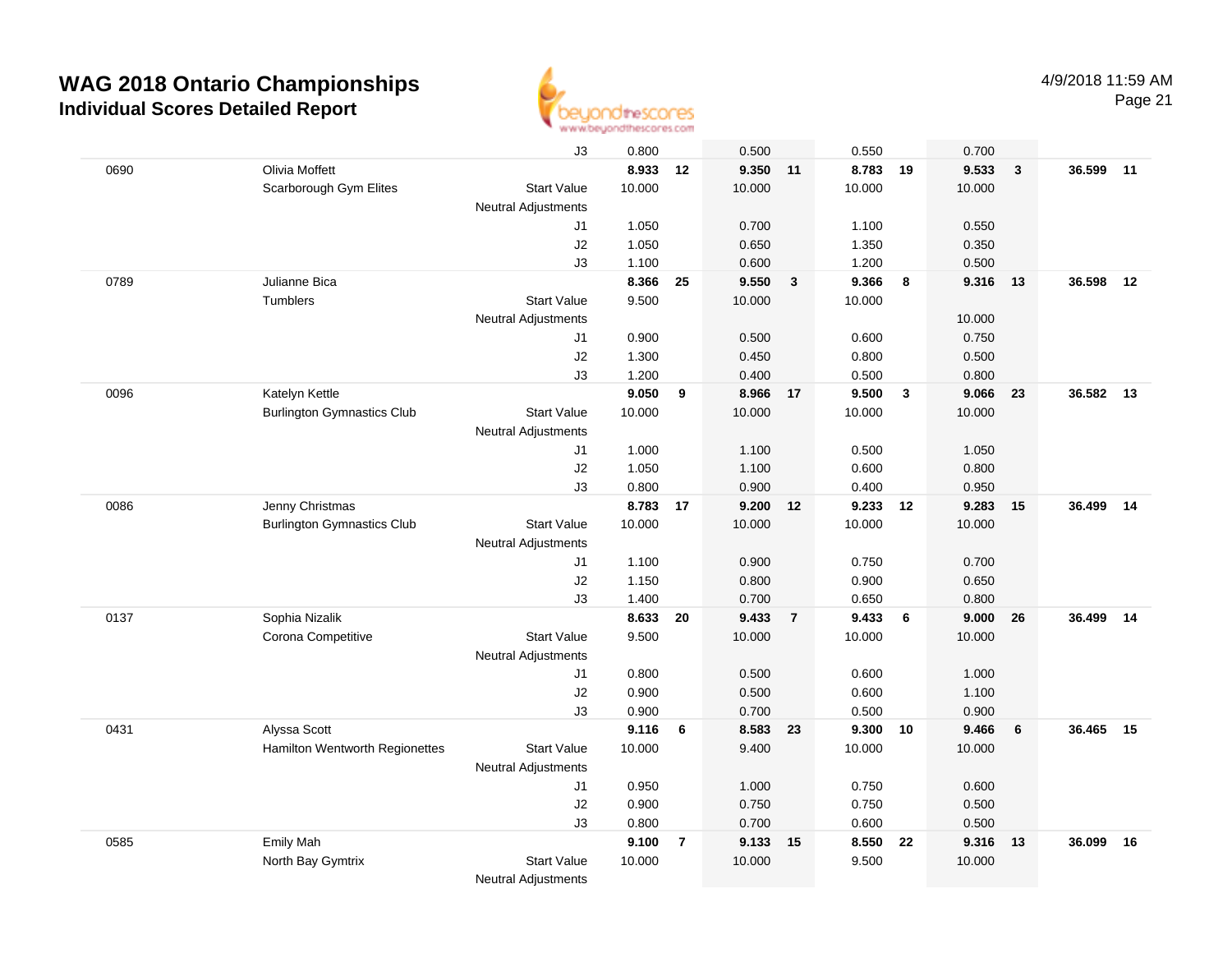

|      |                                | J1                         | 1.050  |                | 0.800    |                | 1.100    |    | 0.750  |                |           |    |
|------|--------------------------------|----------------------------|--------|----------------|----------|----------------|----------|----|--------|----------------|-----------|----|
|      |                                | J2                         | 0.750  |                | 0.900    |                | 0.800    |    | 0.650  |                |           |    |
|      |                                | J3                         | 0.900  |                | 0.900    |                | 0.950    |    | 0.650  |                |           |    |
| 0190 | Aleya Morin                    |                            | 8.866  | 14             | 8.750 20 |                | 9.300 10 |    | 9.166  | 21             | 36.082 17 |    |
|      | East York Gymnastics           | <b>Start Value</b>         | 10.000 |                | 9.400    |                | 10.000   |    | 10.000 |                |           |    |
|      |                                | <b>Neutral Adjustments</b> |        |                |          |                |          |    |        |                |           |    |
|      |                                | J1                         | 1.100  |                | 0.650    |                | 0.850    |    | 0.850  |                |           |    |
|      |                                | J2                         | 1.100  |                | 0.700    |                | 0.650    |    | 0.750  |                |           |    |
|      |                                | J3                         | 1.200  |                | 0.600    |                | 0.600    |    | 0.900  |                |           |    |
| 0532 | Sandra Zeni                    |                            | 8.816  | 15             | 9.166 14 |                | 9.150 14 |    | 8.883  | 27             | 36.015    | 18 |
|      | Markham Gymnastics Club        | <b>Start Value</b>         | 10.000 |                | 10.000   |                | 10.000   |    | 10.000 |                |           |    |
|      |                                | Neutral Adjustments        |        |                |          |                |          |    |        |                |           |    |
|      |                                | J1                         | 1.200  |                | 0.850    |                | 0.800    |    | 1.150  |                |           |    |
|      |                                | J2                         | 1.350  |                | 0.750    |                | 0.900    |    | 1.000  |                |           |    |
|      |                                | J3                         | 1.000  |                | 0.900    |                | 0.850    |    | 1.200  |                |           |    |
| 0414 | Samantha Shore                 |                            | 8.883  | 13             | 9.433    | $\overline{7}$ | 7.850    | 25 | 9.783  | $\overline{1}$ | 35.949    | 19 |
|      | <b>Gyros Gymnastics</b>        | <b>Start Value</b>         | 10.000 |                | 10.000   |                | 9.500    |    | 10.000 |                |           |    |
|      |                                | <b>Neutral Adjustments</b> |        |                |          |                |          |    |        |                |           |    |
|      |                                | J1                         | 1.200  |                | 0.450    |                | 1.500    |    | 0.200  |                |           |    |
|      |                                | J2                         | 1.050  |                | 0.650    |                | 1.600    |    | 0.150  |                |           |    |
|      |                                | J3                         | 1.100  |                | 0.600    |                | 1.850    |    | 0.300  |                |           |    |
| 0498 | Emma Bradford                  |                            | 8.816  | 15             | 8.633    | 22             | 9.366    | 8  | 9.050  | 24             | 35.865    | 20 |
|      | Manjak's Gymnastics            | <b>Start Value</b>         | 9.800  |                | 10.000   |                | 10.000   |    | 10.000 |                |           |    |
|      |                                | <b>Neutral Adjustments</b> |        |                |          |                |          |    |        |                |           |    |
|      |                                | J1                         | 0.900  |                | 1.450    |                | 0.650    |    | 1.000  |                |           |    |
|      |                                | J <sub>2</sub>             | 1.050  |                | 1.450    |                | 0.750    |    | 0.850  |                |           |    |
|      |                                | J3                         | 1.000  |                | 1.200    |                | 0.500    |    | 1.000  |                |           |    |
| 0402 | <b>Brooklyn Lavallee</b>       |                            | 9.000  | 10             | 8.666 21 |                | 8.633 21 |    | 9.366  | 10             | 35.665    | 21 |
|      | <b>Sudbury Laurels</b>         | <b>Start Value</b>         | 10.000 |                | 10.000   |                | 9.500    |    | 10.000 |                |           |    |
|      |                                | <b>Neutral Adjustments</b> |        |                |          |                |          |    |        |                |           |    |
|      |                                | J1                         | 1.100  |                | 1.300    |                | 0.900    |    | 0.550  |                |           |    |
|      |                                | J2                         | 0.900  |                | 1.500    |                | 0.800    |    | 0.650  |                |           |    |
|      |                                | J3                         | 1.000  |                | 1.200    |                | 0.900    |    | 0.700  |                |           |    |
| 0424 | Alyssa Butts                   |                            | 8.583  | 23             | 9.166 14 |                | 8.383    | 23 | 9.350  | 11             | 35.482 22 |    |
|      | Hamilton Wentworth Regionettes | <b>Start Value</b>         | 10.000 |                | 10.000   |                | 10.000   |    | 10.000 |                |           |    |
|      |                                | Neutral Adjustments        |        |                |          |                |          |    |        |                |           |    |
|      |                                | J1                         | 1.600  |                | 0.950    |                | 1.650    |    | 0.700  |                |           |    |
|      |                                | J2                         | 1.350  |                | 0.950    |                | 1.750    |    | 0.650  |                |           |    |
|      |                                | J3                         | 1.300  |                | 0.600    |                | 1.450    |    | 0.600  |                |           |    |
| 0033 | Jocelyn Ruhl                   |                            | 9.316  | $\overline{2}$ | 9.116    | 16             | 7.566    | 27 | 9.433  | 8              | 35.431 23 |    |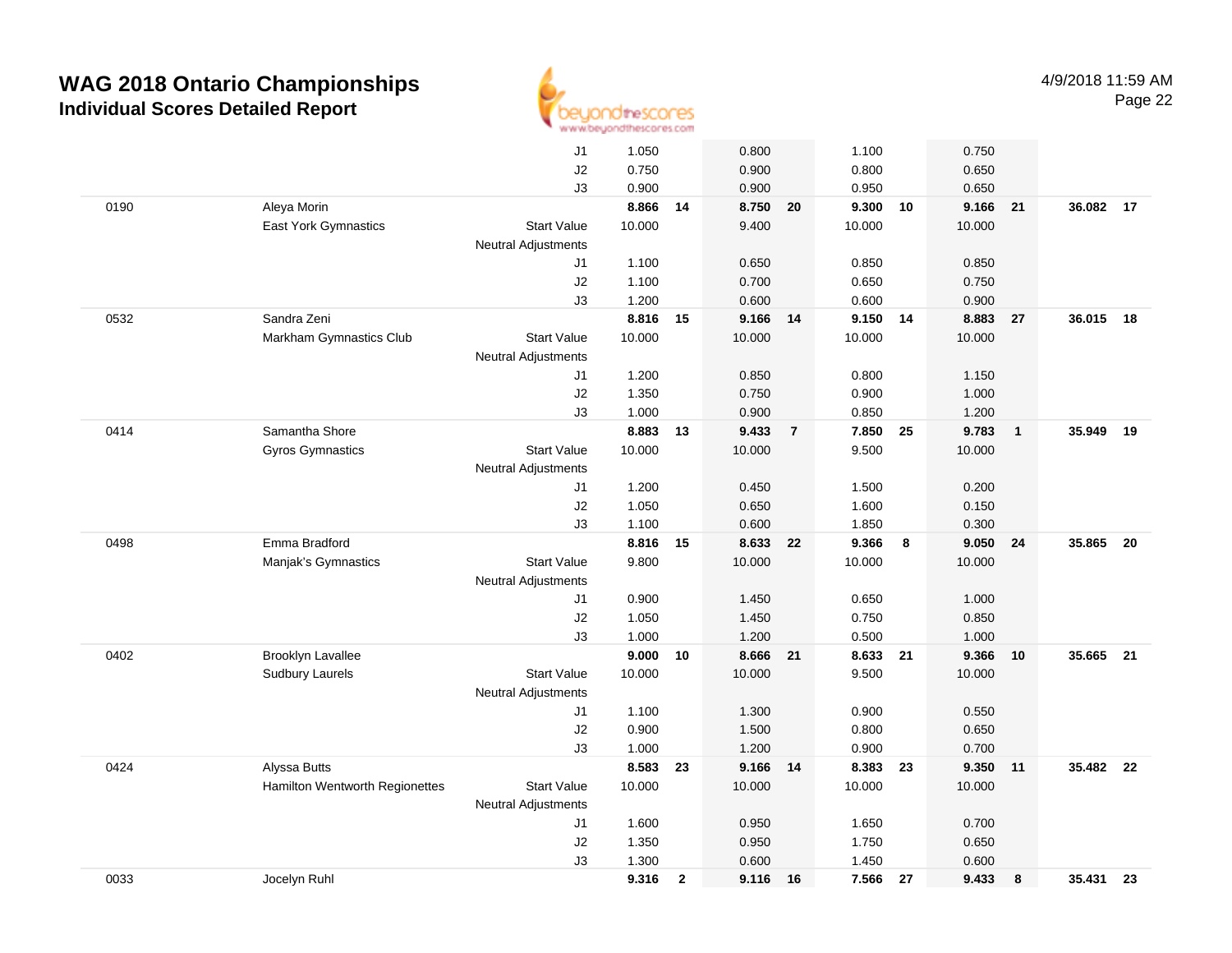

|      | <b>Alliston Gymnastics Club</b> | <b>Start Value</b>         | 10.000 |    | 10.000   |    | 9.500    |                | 10.000 |    |           |    |
|------|---------------------------------|----------------------------|--------|----|----------|----|----------|----------------|--------|----|-----------|----|
|      |                                 | Neutral Adjustments        |        |    |          |    |          |                |        |    |           |    |
|      |                                 | J1                         | 0.650  |    | 0.950    |    | 1.850    |                | 0.650  |    |           |    |
|      |                                 | J2                         | 0.800  |    | 1.000    |    | 2.050    |                | 0.500  |    |           |    |
|      |                                 | J3                         | 0.600  |    | 0.700    |    | 1.900    |                | 0.550  |    |           |    |
| 0653 | Abby Ferguson                   |                            | 8.066  | 26 | 8.950    | 18 | 9.100 16 |                | 9.283  | 15 | 35.399 24 |    |
|      | <b>Pulsars Gymnastics Club</b>  | <b>Start Value</b>         | 9.000  |    | 10.000   |    | 10.000   |                | 10.000 |    |           |    |
|      |                                 | <b>Neutral Adjustments</b> |        |    |          |    |          |                |        |    |           |    |
|      |                                 | J1                         | 0.900  |    | 0.900    |    | 0.900    |                | 0.800  |    |           |    |
|      |                                 | J2                         | 1.000  |    | 1.150    |    | 1.000    |                | 0.600  |    |           |    |
|      |                                 | J3                         | 0.900  |    | 1.100    |    | 0.800    |                | 0.750  |    |           |    |
| 0584 | Victoria Desfosses              |                            | 8.616  | 21 | 8.166    | 24 | 9.483    | $\overline{4}$ | 9.100  | 22 | 35.365    | 25 |
|      | North Bay Gymtrix               | <b>Start Value</b>         | 9.800  |    | 9.900    |    | 10.000   |                | 10.000 |    |           |    |
|      |                                 | <b>Neutral Adjustments</b> |        |    |          |    |          |                |        |    |           |    |
|      |                                 | J1                         | 1.050  |    | 1.700    |    | 0.400    |                | 0.950  |    |           |    |
|      |                                 | J2                         | 1.200  |    | 1.800    |    | 0.550    |                | 0.850  |    |           |    |
|      |                                 | J3                         | 1.300  |    | 1.700    |    | 0.600    |                | 0.900  |    |           |    |
| 0906 | Charlotte Zylstra               |                            | 8.883  | 13 | 8.583    | 23 | 8.666    | 20             | 9.216  | 19 | 35.348 26 |    |
|      | <b>Gold Medal Gymnastics</b>    | <b>Start Value</b>         | 9.800  |    | 9.500    |    | 10.000   |                | 10.000 |    |           |    |
|      |                                 | <b>Neutral Adjustments</b> |        |    |          |    |          |                |        |    |           |    |
|      |                                 | J1                         | 1.000  |    | 0.900    |    | 1.450    |                | 0.850  |    |           |    |
|      |                                 | J2                         | 0.950  |    | 1.050    |    | 1.400    |                | 0.750  |    |           |    |
|      |                                 | J3                         | 0.800  |    | 0.800    |    | 1.150    |                | 0.750  |    |           |    |
| 0443 | <b>Emily Wickett</b>            |                            | 9.066  | 8  | 9.183    | 13 | 7.600    | 26             | 9.266  | 16 | 35.115 27 |    |
|      | Infinity Gymnastics Centre      | <b>Start Value</b>         | 10.000 |    | 10.000   |    | 10.000   |                | 10.000 |    |           |    |
|      |                                 | <b>Neutral Adjustments</b> |        |    |          |    |          |                |        |    |           |    |
|      |                                 | J1                         | 0.850  |    | 0.750    |    | 2.600    |                | 0.700  |    |           |    |
|      |                                 | J2                         | 0.950  |    | 0.900    |    | 2.400    |                | 0.750  |    |           |    |
|      |                                 | J3                         | 1.000  |    | 0.800    |    | 2.200    |                | 0.750  |    |           |    |
| 0854 | Holly Lavigne                   |                            | 8.500  | 24 | 7.900    | 26 | 9.483    | $\overline{4}$ | 9.033  | 25 | 34.916 28 |    |
|      | <b>Winstars Gymnastics</b>      | <b>Start Value</b>         | 9.500  |    | 10.000   |    | 10.000   |                | 10.000 |    |           |    |
|      |                                 | <b>Neutral Adjustments</b> |        |    |          |    |          |                |        |    |           |    |
|      |                                 | J1                         | 0.900  |    | 2.200    |    | 0.500    |                | 0.950  |    |           |    |
|      |                                 | J2                         | 1.100  |    | 2.000    |    | 0.450    |                | 0.950  |    |           |    |
|      |                                 | J3                         | 1.000  |    | 2.100    |    | 0.600    |                | 1.000  |    |           |    |
| 0889 | Julia Bullied                   |                            | 8.733  | 18 | 7.516 27 |    | 9.216 13 |                | 9.350  | 11 | 34.815 29 |    |
|      | <b>Alliston Gymnastics Club</b> | Start Value                | 10.000 |    | 10.000   |    | 10.000   |                | 10.000 |    |           |    |
|      |                                 | <b>Neutral Adjustments</b> |        |    |          |    |          |                |        |    |           |    |
|      |                                 | J1                         | 1.300  |    | 2.550    |    | 0.850    |                | 0.650  |    |           |    |
|      |                                 | J2                         | 1.150  |    | 2.600    |    | 0.850    |                | 0.700  |    |           |    |
|      |                                 |                            |        |    |          |    |          |                |        |    |           |    |